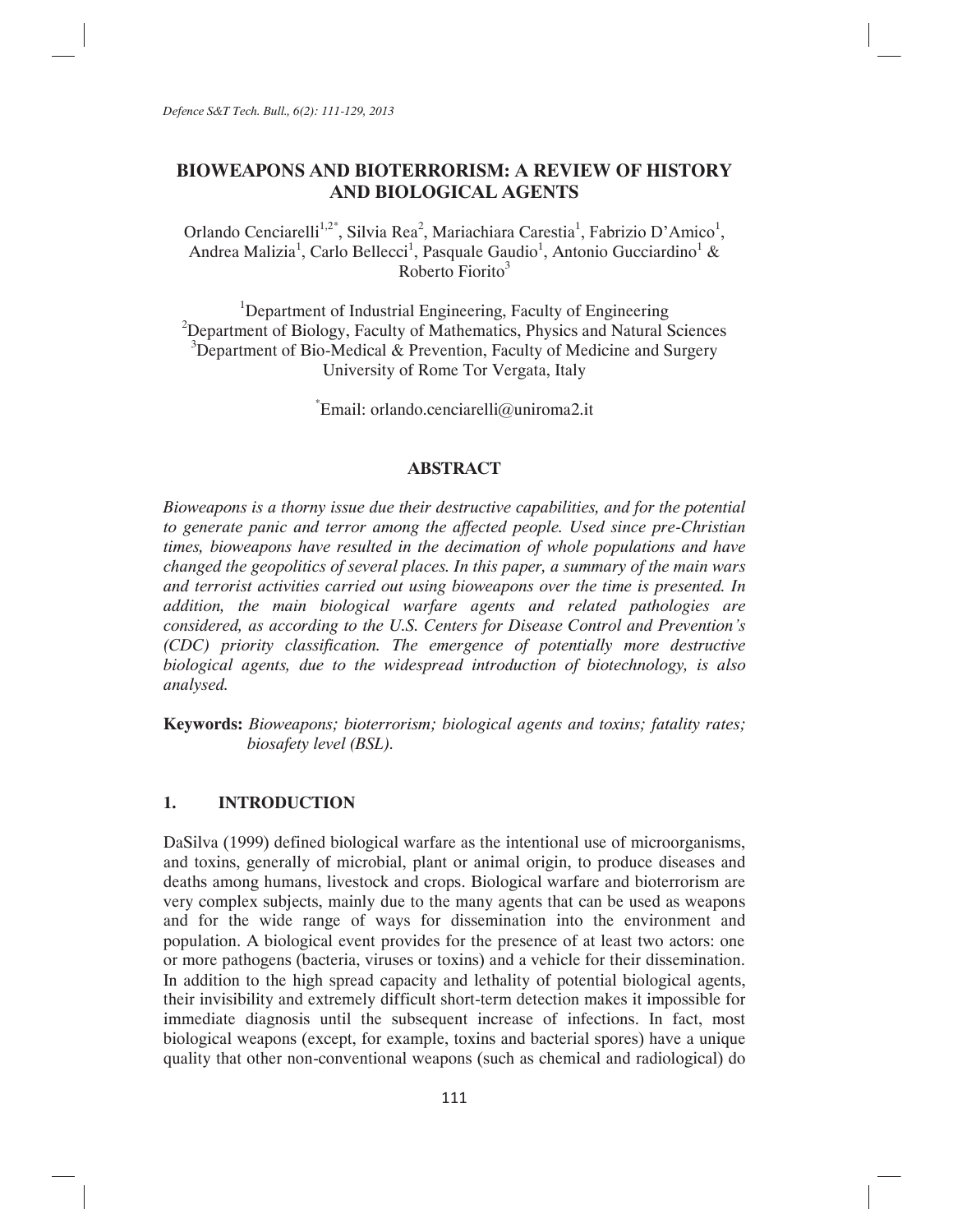not have; biological agents are able to multiply in the host organism and be transmitted in turn to new hosts, generating in this way with unpredictable effects on the population, both in terms of number of victims and geographical spread (Rotz *et al.*, 2002; Zalini, 2010; Vogel, 2012; Tucker, 2013).

Among the reasons which make bioweapons attractive is their very low cost when compared to both conventional and unconventional weapons. For example, NATO (1996) reported that according to data processed in 1969 by U.S. experts, the costs for an attack on an area of  $1 \text{ km}^2$  to civilian populations with different weapons are: 1\$/km<sup>2</sup> for bioweapons, 600\$/km<sup>2</sup> for chemical, 800\$/km<sup>2</sup> for nuclear and  $2,000\$/\text{km}^2$  for conventional armaments. Furthermore, recent advances in life science and biotechnology have made it relatively straightforward to produce large quantities of biological agents with facilities and expertise available to everyone, even to terrorist and paramilitary groups (Zalini, 2010; Vogel, 2012; Tucker, 2013).

In this paper, a summary of the main wars and terrorist activities carried out using bioweapons over the time is presented. In addition, the main biological warfare agents and related pathologies are considered, as according to the U.S. Centers for Disease Control and Prevention's (CDC) priority classification. The emergence of potentially more destructive biological agents, due to the widespread introduction of biotechnology, is also analysed.

# **2. HISTORY OF BIOLOGICAL WARFARE**

# **2.1 Pre-World Wars**

The use of biological agents as war weapons is not a modern era novelty. Although it is not easy to identify a definite time when the use of bioweapons began, ancient evidence reported that in pre-Christian era, around 300 B.C., the Greeks used animal cadavers to contaminate water wells of enemies. This strategy was also used the by the Romans and Persians (SIPRI, 1971a). In a later period, during the battle of Tortona, Italy, in 1155, bodies of dead soldiers and animals were used to contaminate water wells by Emperor Barbarossa's troops (Clarke, 1968). In the  $14<sup>th</sup>$ century, during the siege of Kaffa by the Tartars (now Feodosiya, Ukraine, a city near the Black Sea, at that time under the control of the Genoese), among the Tartar army, an epidemic of plague was spread. The besiegers thought to catapult the cadavers of their dead comrades within the walls of the city of Kaffa, resulting in a turning point in the war; the Genoese fled from Kaffa, carrying with them their sick. On the return trip to Genoa, they ported at several ports in the Mediterranean Sea. While some sources believe a possible correlation between the epidemic of plague in Kaffa and the pandemic that decimated most of the population of Europe in the following decades (Black Death), most authors share the view of two events were independent (Wheelis, 2002).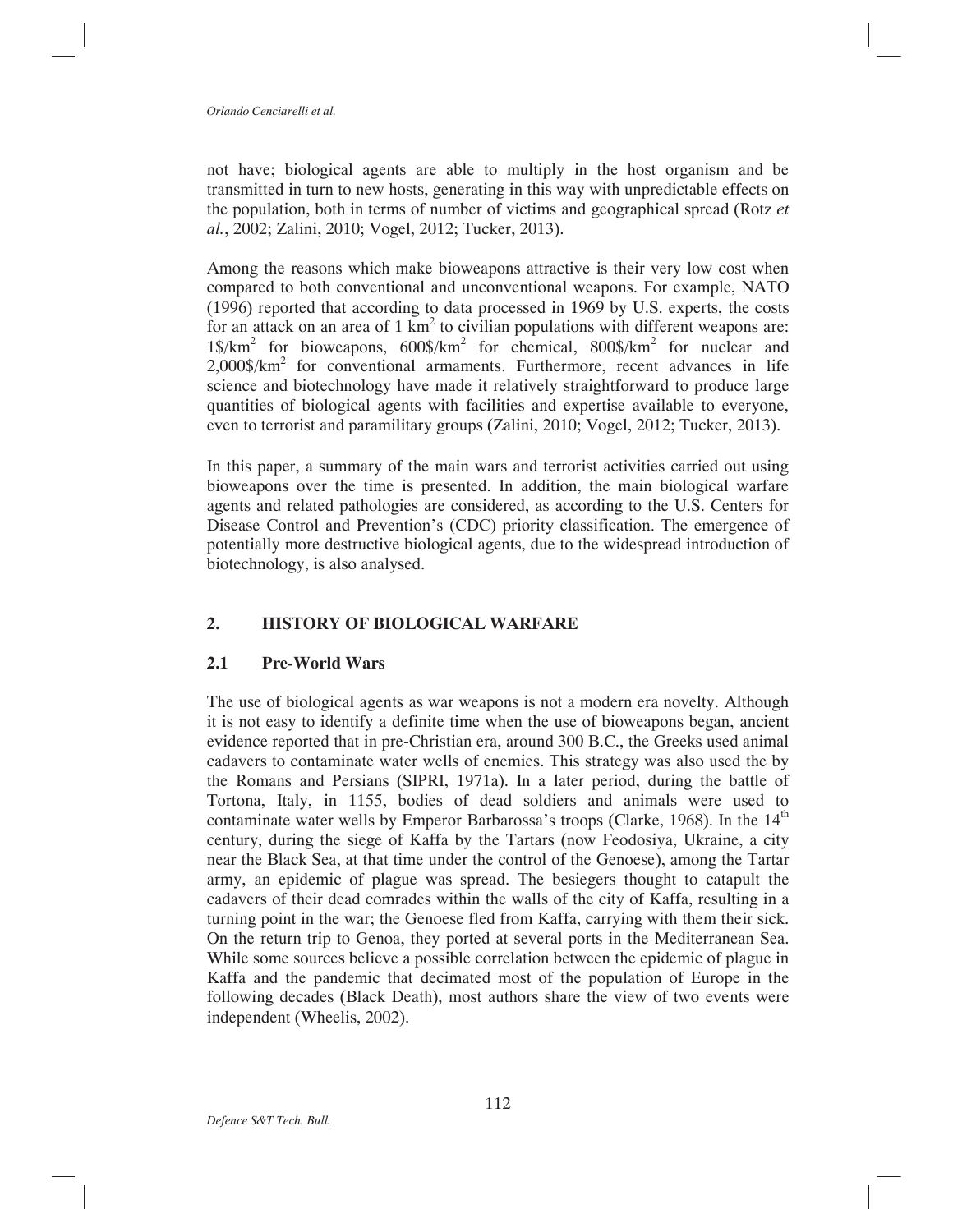In 1422, during the siege of Carolstein, Lithuanian soldiers catapulted cadavers of dead soldiers and excrements into the city, frightening the population affected and spreading lethal fevers in many cases (Newark, 1988). The next documented use of biological agents as a war weapon occurred more than three centuries later. During the French-Indian War (1754-1767), the British commander, Sir Jeffrey Amherst, ordered the distribution of blankets infected with smallpox to decimate the population of Indian tribes hostile to the British. The distribution of infected blankets occurred in the summer of 1763, and the resurgence of the virus among the indigenous lasted for more than 200 years (Bhalla & Warheit, 2004; Riedel, 2004).

# **2.2 World Wars I and II**

Several biological warfare actions carried out during the World War are not sufficiently confirmed in the literature. However, it is frequently reported that the Germans inoculated cattle with *Bacillus anthracis* and *Pseudomonas mallei*, responsible to cause severe diseases such as anthrax and glanders, before sending them into enemy states (SIPRI, 1971a; Poupard and Miller, 1992; Hugh-Jones, 1992). As World War I saw the large-scale use of non-conventional chemical weapons, it was expected that World War II would see more extensive use of biological weapons.

During this war, many countries conducted research programmes on the development of bioweapons; the Japanese programme, conducted under the direction of Lt. Gen. Shiro Ishii, was certainly the most ambitious (1892-1959). The research in this direction started in 1928; during this year, Lt. Gen. Ishii visited many European and American countries to learn useful techniques and information about the possible uses of biological weapons. Upon returning to his homeland, he was provided a substantial grant in order to constitute a massive bioweapons research centre, known as the Unit 731, located at Beiyinhe in Manchuria. The research centre staffed over 3,000 scientists, mainly microbiologists. The experiments were conducted on prisoners of war, principally Koreans, Chinese and Russian soldiers. The prisoners were used to test numerous bioweapons, including *Yersinia pestis*, *Vibrio cholera*, *Neisseria meningitidis* and *Bacillus anthracis* (Leitenberg, 2001). Christopher *et al.* (1997) report that during this research, several thousand prisoners died as a result of the experiments conducted on them. However, the mortality rate around the area of Unit 731 remained very high for several years. If we consider the total count these deaths, we reach the considerable sum of 200,000 deaths as a result of the activities carried out by Lt. Gen. Ishii (Harris, 2002). In 1942, the poor control of the infection spread resulted in the death of 1,700 Japanese soldiers (Sokolski & Ludes, 2001).

Many other nations carried out experiments on potential biological agents, but information reported in the literature is rather limited. It is important to note the experiments conducted in 1942 by the British army on the Island of Gruinard, off the Scotland coast, where anthrax dirty bombs were tested (Manchee *et al.*, 1981).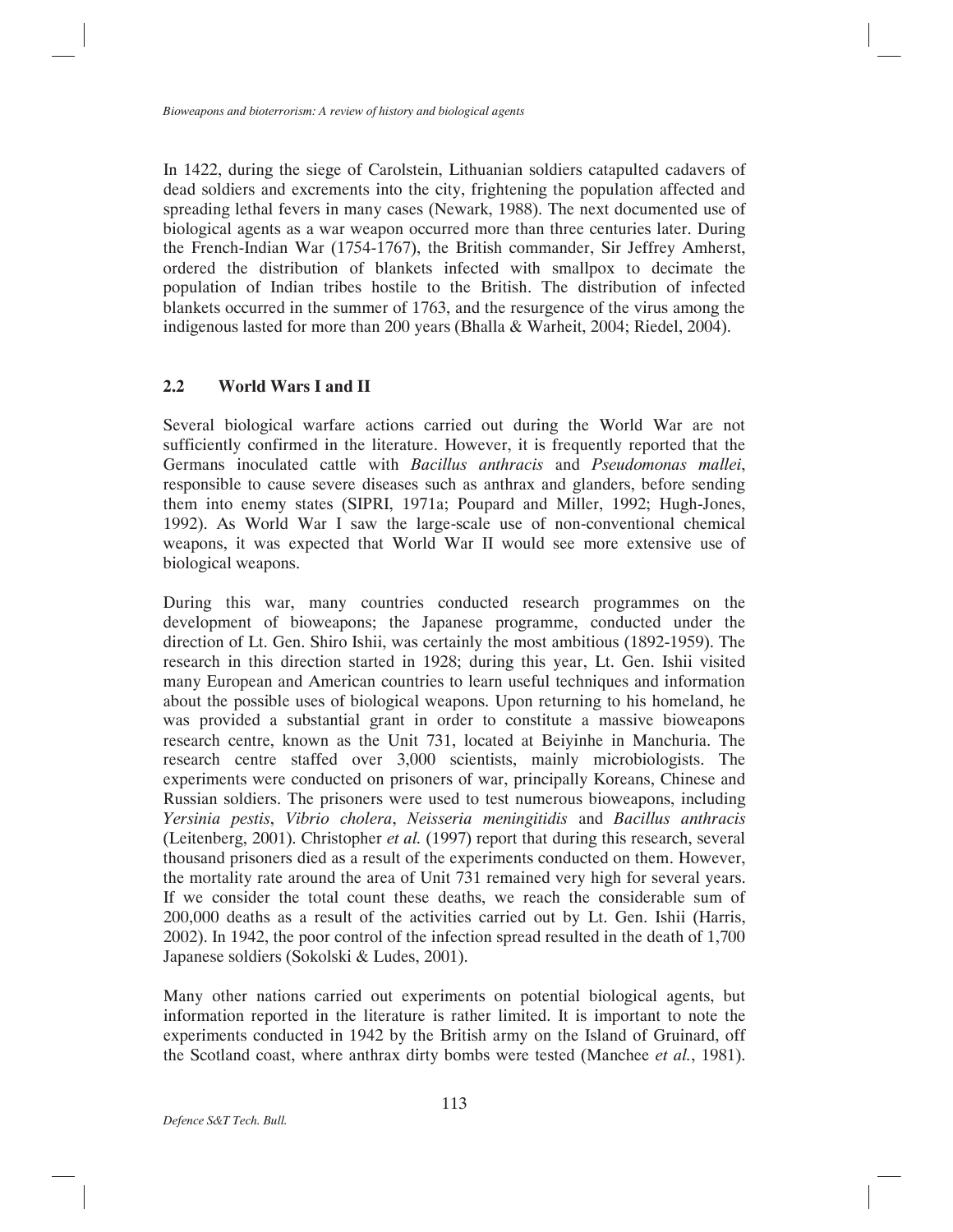The island was contaminated and uninhabitable until 1990, when extensive land decontamination was carried out (Aldhous, 1990).

# **2.3 Post-World Wars**

Until World War II, the U.S. remained considerably behind other nations in research on bioweapons. The golden age for both the test and development of bioweapons in the U.S. was immediately after the conclusion of World War II, when it received the results of the experiments performed by the Japanese Unit 731. The U.S. also worked directly with Lt. Gen. Ishii, the former director of Unit 731 (Christopher *et al.*, 1997).

In September 1950, the U.S. Navy conducted an experiment on civilians in order to assess the vulnerability of a large American coastal town to a biological attack; in the San Francisco Bay, a cloud of *Serratia marcescens* (a low pathogenic bacterium mainly responsible for infections of skin and respiratory tract) was spread by boat. The infection struck, as a result of subsequent checks, almost the entire population (1 million people). Even though the bacterium was almost harmless, several individuals showed effects of respiratory diseases and some of them died (Christopher *et al.*, 1997).

A few years later (1956-1958), in Georgia and Florida, swarms of mosquitoes, probably carriers of yellow fever, were released in order to verify vulnerability to an air attack. Even though the documents are still kept top secret, several sources report that some individuals died from the bites of insects. A last large scale experiment which was documented, consists of the dissemination of *Bacillus subtilis* in the New York subway in the summer of 1966. The experiment resulted in the infections, although without consequences, of more than one million people. It demonstrated that the spread of a pathogen in the whole subway network from a single station, due to the displacement of air in the tunnels, was possible (Zygmunt, 2006).

In the 1970s, the USSR conducted an ambitious research programme on bioweapons, but, unlike the U.S. programmes, of which the secrecy has been partially removed, an aura of mystery about Russian research programmes still remains. According to Davis (1999), the USSR, between 1973 and 1974, formed an organisation called the Chief Directorate for Biological Preparation (Biopreparat), with the purpose of developing and producing bioweapons. Although there are no unambiguous data about the number of individuals employed by Biopreparat, it is believed that more than 50,000 people were working in the whole system connected to the structure, including scientists and technicians, who were placed in 52 research and production factories. In these facilities, high amounts of etiologic agents of plague, tularemia, anthrax, glanders, smallpox and Venezuelan equine encephalomyelitis were studied and produced. In addition to biological agents from natural sources, the Soviets also studied and applied technologies of genetic engineering in order to increase the aggressiveness of biological agents through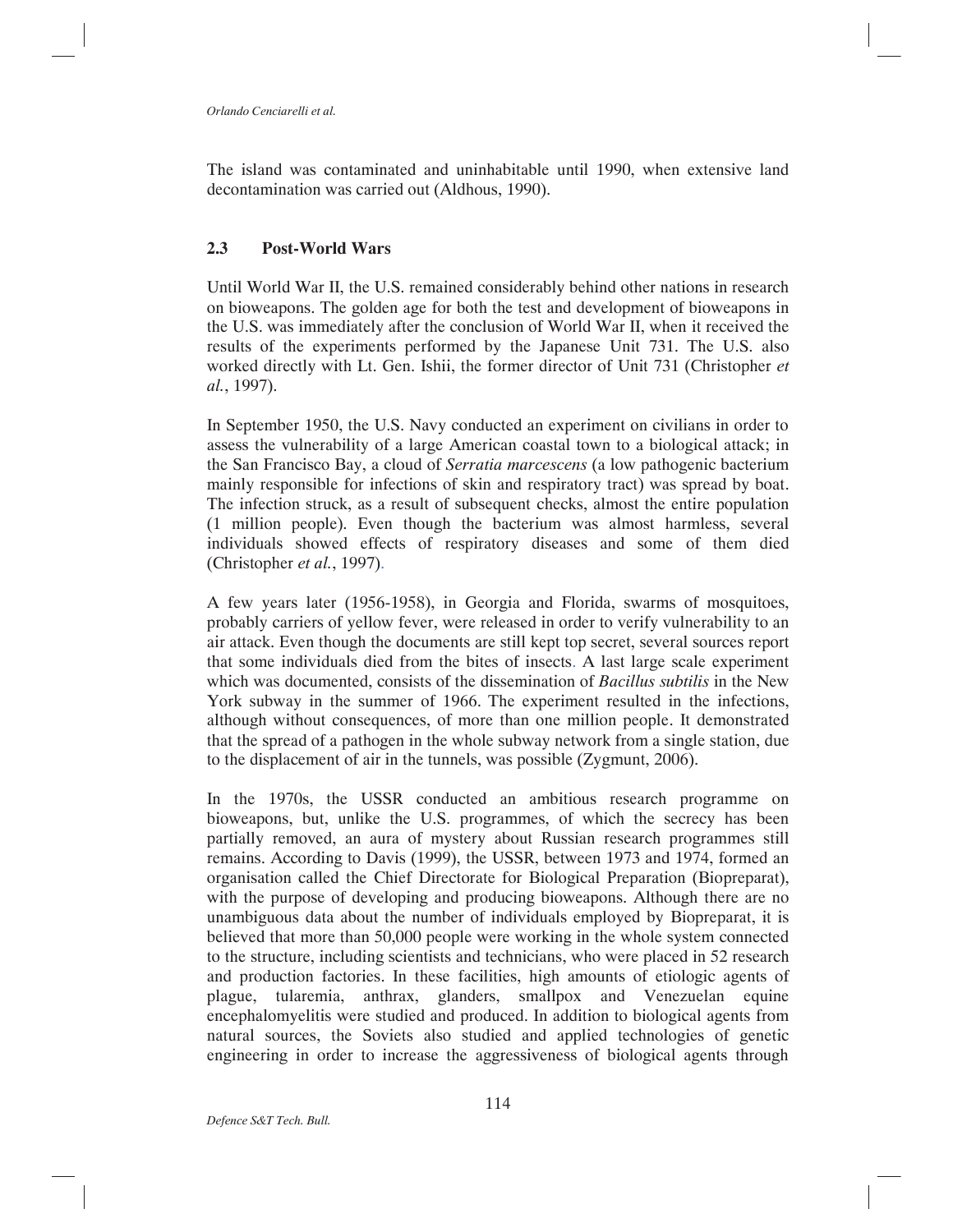biotechnology The aim of this work was the production of a new more dangerous, more easily spread and more difficult to identify combat generation of bioweapons.

Among the countries that developed a massive programme on bioweapons research, in the post-World Wars era, is Iraq. It started its research and development programme in the field of biological warfare in 1974, contextualising it in an organisation called the State Organization for Trade and Industry (Davis, 1999). The programme consisted of the study and production of botulinum toxin, anthrax, aflatoxin and ricin, as well as antiplants and viral agents, such as rotavirus, infectious hemorrhagic conjunctivitis and camel pox. The programme involved about 300 scientists, who completed their training in Western European countries (Leitenberg, 2001).

# **2.4 International Treaties**

The first measures against the use of bioweapons were taken in the  $19<sup>th</sup>$  century during the Hague Conference in 1899, and then confirmed in the same place in 1907, with the document entitled *Laws and Customs of War on Land*, signed and ratified by 24 countries regarding the prohibition on the use of poisoned arms (Leitenberg, 2001). In 1925, with awareness of the horrors of World War I, especially in regards to the use of chemical weapons, the Geneva Protocol on the *Prohibited Use in War of Asphyxiating, Poisonous or Other Gases, and of Bacteriological Methods of Warfare* was signed.. Although this treaty was signed by a considerable number of nations (even though it was only ratified by the U.S. in the mid-1970s), it only prohibited the use of biological agents as weapons, but not their development and stockpiling (Christopher *et al.*, 1997).

In view of the limited effectiveness of the Geneva Protocol in the control of bioweapons development and proliferation, in 1972, the *Convention on the Prohibition of the Development, Production and Stockpiling of Bacteriological (Biological) and Toxin Weapons and on Their Destruction* was initiated. Initially signed by over 100 nations, the Convention became effective in 1975. However, this convention, similar to the Geneva Protocol, has several loopholes. First of all, it does not provide guidelines for the protocol on compliance verification. Moreover, it only prohibits the use and development of bioweapons in quantities that have no justification for prophylactic, protective or other peaceful purposes (Riedel, 2004). It is evident how this assertion is open to interpretation, as it does not define the threshold quantities or substantial limitations to the development and production of bioweapons (SIPRI 1971b, 1973). Bioterrorist events that have taken place consequent to the ratification of the Biological Weapons Convention (BWC) in 1972 have confirmed that the convention does not prevent the proliferation of biological weapons.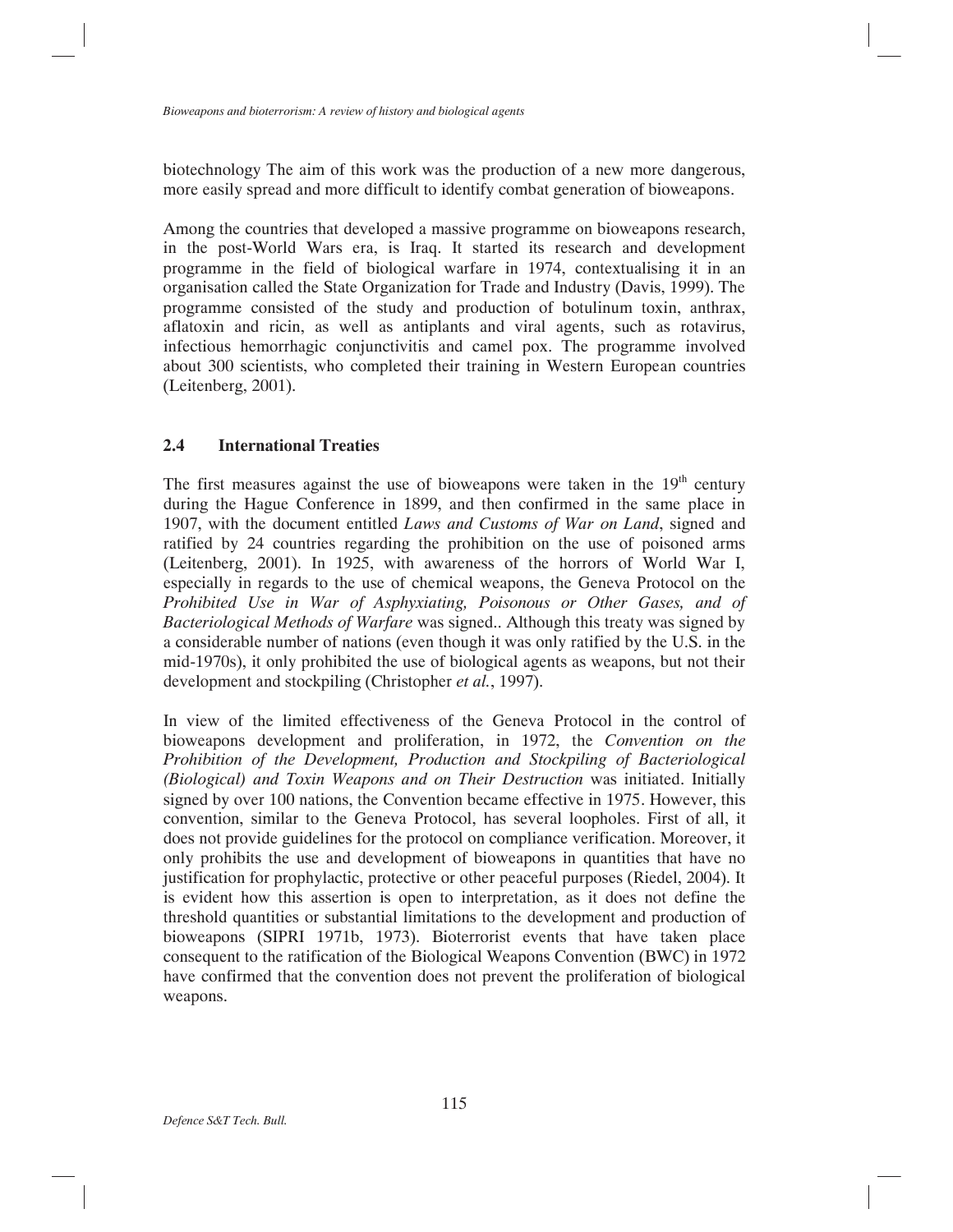# **2.5 The Rise of Bioterrorism**

Even after the ratification of the BWC, a large number of countries went on to develop, produce and test biological agents for military purposes. Since the 1980s, terrorist groups have increasingly considered bioweapons as a highly destabilising tool for civil society and economy. The large scale advent of biotechnology and the reduced difficulty in production of genetically modified organisms have made the potential creation of multi-drug resistant pathogens with enhanced virulence factors possible. The use of biological agents in the last decades is mainly attributable to terrorist groups, more or less isolated, who used bioweapons as a strategy to defend extremist religious ideas by striking civilian populations or sensible government targets (Cronin, 2004).

In 1984, in The Dalles, Oregon, U.S., a group of extremist followers of Bhagwan Shree Rajneesh (also known as Osho) contaminated the salad in 10 different salad bars with the pathogen of salmonellosis, *Salmonella thyphimurium*, in order to disable the population. A total of 751 people contracted the disease and several of them were hospitalised. Although there were no fatalities, this terrorist act is considered the largest bioterrorist attack in the history of the U.S. (Török *et al.*, 1997). In the 1990s, the Japanese cult of Aum Shinrikyo tested different bioweapons, including botulin toxin, anthrax, cholera, and Q fever. In 1993, during a humanitarian mission in Africa, it tried to obtain samples of the Ebola virus. Between 1990 and 1995, the cult attempted to carry out several bioterrorist acts in Tokyo using vaporised biological agents, including botulinum toxin and anthrax spores. Fortunately, the attacks were unsuccessful (Olson, 1999).

A significant bioterrorist event occurred in the U.S. contextually to the dramatic attacks to the World Trade Center in New York in September 2001. The release of *Bacillus anthracis* spores through the U.S. postal system was carried out with letters addressed to the press and to government officials. There were 22 confirmed cases of anthrax contamination, consisting of 12 cutaneous and 10 inhalational cases. The 12 cutaneous patients responded positively to antibiotic treatment, while of the 10 inhalational cases, 4 were fatal (McCarthy, 2001). In 2002, in Manchester, U.K., six terrorists were arrested for being found in possession of ricin, and in 2004, traces of the same toxin were found at the Dirksen Senate Office Building in Washington D.C. (Bhalla & Warheit, 2004) It appears evident then that the use of biological agents has moved, in recent times, to terrorist groups. This creates very strong concerns that the use of bioweapons by terrorists can create unexpected scenarios characterised by massive destructive potential.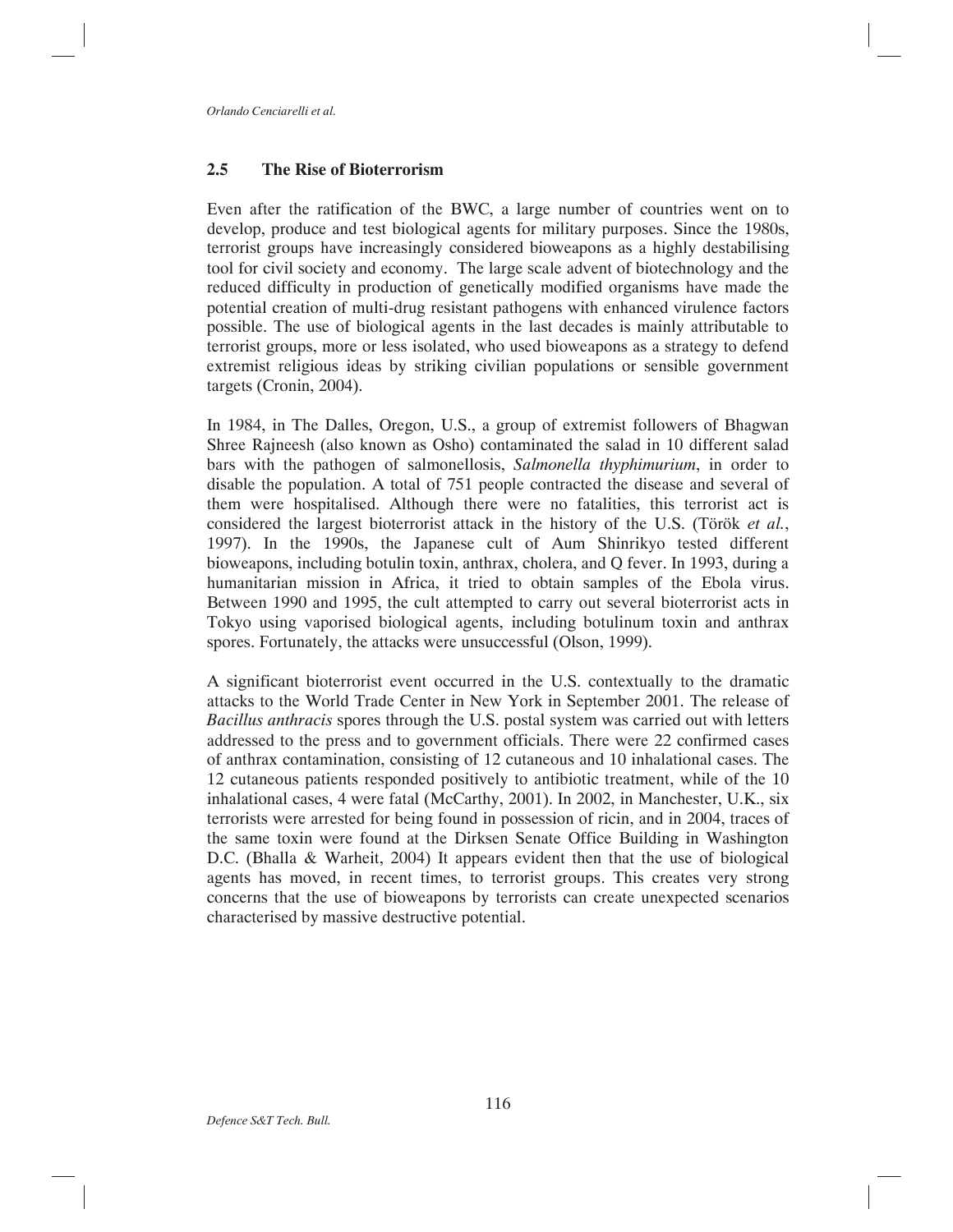# **3. BIOLOGICAL AGENTS**

### **3.1 Categories of Biological Agents**

The U.S. Centers for Disease Control and Prevention (CDC) defines a bioterrorism attack as "*the deliberate release of viruses, bacteria or other germs (agents) used to cause illness or death in people, animals, or plants*" (CDC, 2013). It classifies biological agents into three categories (Table 1):

- 1. Category A: Agents that can be easily disseminated or transmitted from person to person. They result in high mortality rates and have the potential for major public health impact. They might cause public panic and social disruption, and require special action for public health preparedness.
- 2. Category B: Agents that are moderately easy to disseminate. They result in moderate morbidity rates and low mortality, and require specific enhanced diagnostic capacity and disease surveillance.
- 3. Category C: Emerging agents that could be engineered for mass dissemination in the future because of their availability. They are easy to produce and disseminate. They are potentially linked to high morbidity and mortality rates, and major health impact.

Generally, biological agents (included those used as bioweapons) can be further classified according to certain characteristics that define the hazard to health (NATO, 1996):

- a. Infectivity: The aptitude of an agent to penetrate and multiply in the host.
- b. Pathogenicity: The ability of the agent to cause a disease after penetrating into the body.
- c. Transmissibility: The ability of the agent to be transmitted from an infected individual to a healthy one
- d. Ability to neutralise: Its means to have preventive tools and / or therapeutic purposes.

Biological agents can be transmitted through one or more ways. The transmission modes are the following (La Placa, 2010):

- a. Parenteral: Agents that are transmitted through body fluids or blood.
- b. Airway (by droplets): Agents that are emitted by infected people, which can then be inhaled by surrounding people.
- c. Contact: Through which the agents present on the surface of the infected organism can infect another organism.
- d. Oral-faecal route: Through objects, foods or other items contaminated with the faeces of infected patients, or through sexual contact.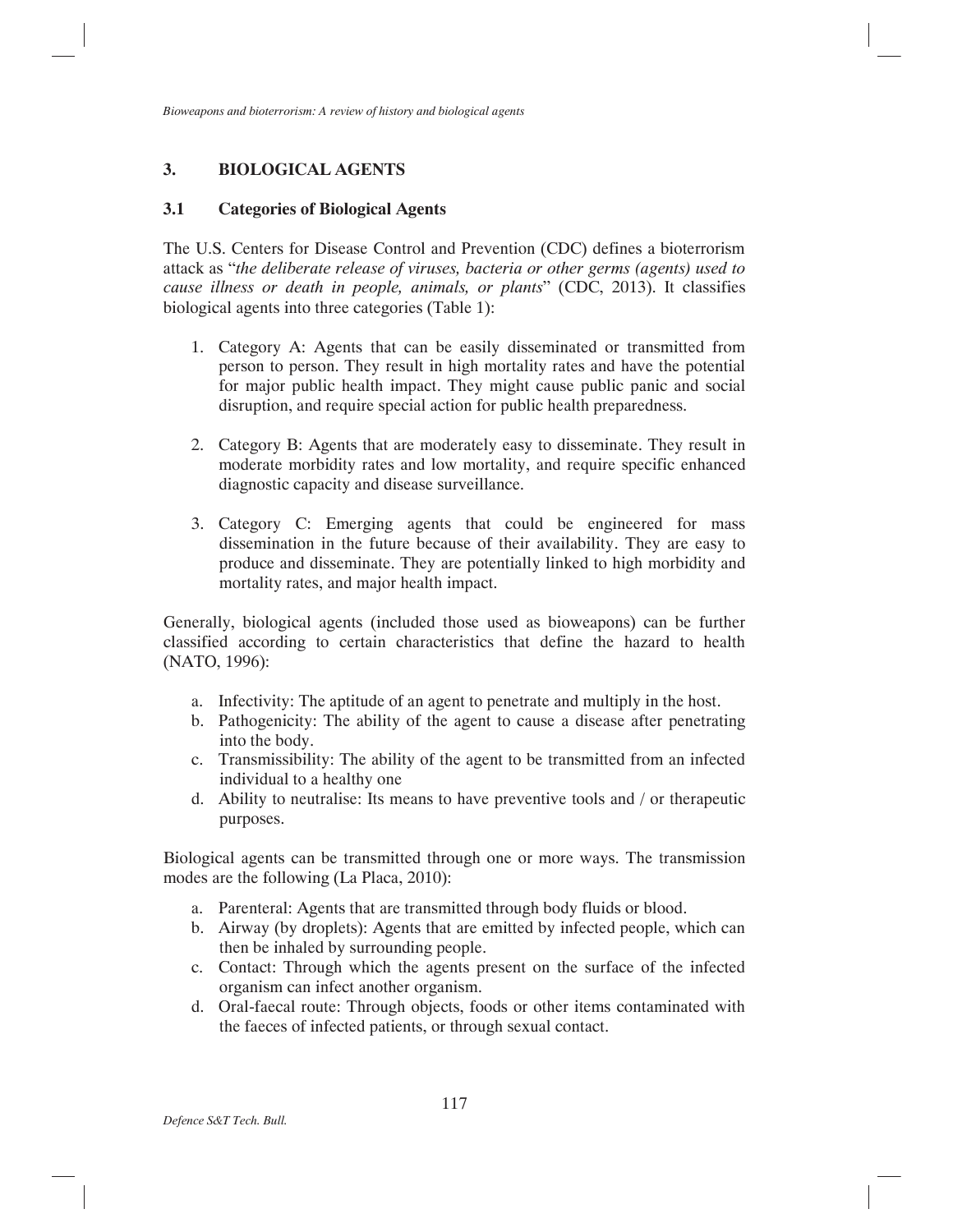| <b>Groups</b> | <b>Diseases</b>              | <b>Agents</b>                             |  |  |  |
|---------------|------------------------------|-------------------------------------------|--|--|--|
| $\mathbf{A}$  | Anthrax                      | <b>Bacillus</b> anthracis                 |  |  |  |
|               | <b>Botulism</b>              | Clostridium botulinum toxin               |  |  |  |
|               | Plague                       | Yersinia pestis                           |  |  |  |
|               | Smallpox                     | Variola major                             |  |  |  |
|               | Tularemia                    | Francisella tularensis                    |  |  |  |
|               | Viral hemorrhagic fevers     | <b>Filoviruses and Arenaviruses</b>       |  |  |  |
|               |                              |                                           |  |  |  |
| B             | <b>Brucellosis</b>           | Brucella spp.                             |  |  |  |
|               | Epsilon toxin                | Clostridium perfringens                   |  |  |  |
|               | Food safety threats          | Salmonella spp., E.coli O157:H7, Shigella |  |  |  |
|               | <b>Glanders</b>              | Burkholderia mallei                       |  |  |  |
|               | Melioidosis                  | Burkholderia pseudomallei                 |  |  |  |
|               | Psittacosis                  | Chlamydia psittaci                        |  |  |  |
|               | Q fever                      | Coxiella burnetii                         |  |  |  |
|               | Ricin toxin                  | Ricinus communis                          |  |  |  |
|               | Staphylococcal enterotoxin B | Staphylococcus spp.                       |  |  |  |
|               | Typhus fever                 | Rickettsia prowazekii                     |  |  |  |
|               | Viral encephalitis           | <b>Alphaviruses</b>                       |  |  |  |
|               | Water safety threats         | Vibrio cholerae, Cryptosporidium parvum   |  |  |  |
|               |                              |                                           |  |  |  |
|               | Emerging infectious diseases | Nipahvirus and Hantavirus                 |  |  |  |

| Table 1: Major biological agents that are possible to be used as bioweapons (CDC, |  |        |  |  |  |
|-----------------------------------------------------------------------------------|--|--------|--|--|--|
|                                                                                   |  | 2013). |  |  |  |

# **3.2 Biological Agents That Can Be Used as Bioweapons**

While there are numerous pathogens (bacteria, viruses and toxins) that cause diseases in humans, animals and plants, only very few possess the characteristics to be a bioweapon. Eitzen (1997) described the characteristics that make a biological agent a potential bioweapon. Ideally, a bioweapon should be easy to find or produce. In order to develop a biological attack towards sensitive targets or the population, large amounts of biological agents are in fact required; it must be considered that it is necessary to have quite a number of biological agents (or a certain amount of toxin) to generate a disease in a target. The ideal bioweapon also must have a high capacity to incapacitate the affected or, alternatively, be highly lethal. It is appropriate to choose an agent with an incubation period depending on whether immediate or delayed effects are required. Other important characteristics for a biological weapon are the route of transmission, and hence, the ease of dissemination with an appropriate method of delivery. Finally, the stability of the agent must be assessed, especially when large quantities must be stored for indefinite periods (Kortepeter & Parker, 1999).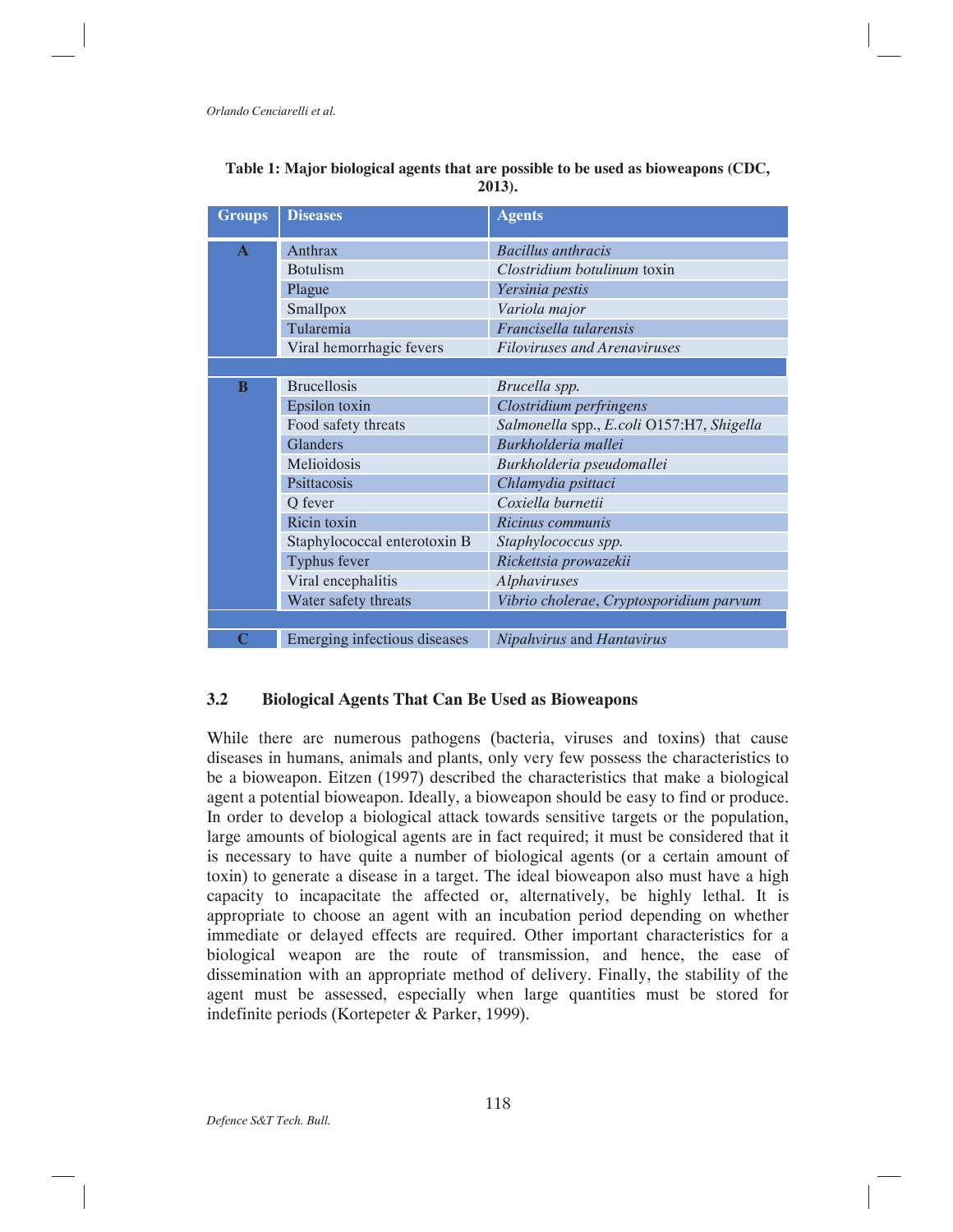In the following sub-sections, the key features of the most relevant biological agents (included in category A by the CDC) are reported and categorised according to biological origin. The fatality rates of these agents are shown in Table 2, while the biosafety levels (BSL) required to work with the respective agents are shown in Table 3.

| <b>Pathogen</b> | <b>Biological Agent</b>   | Fatality rate $(\% )$        | <b>Reference</b>     |
|-----------------|---------------------------|------------------------------|----------------------|
| Bacteria        | <b>Bacillus</b> anthracis | Cutaneous: $\lt 1\%$         | CDC, 2013            |
|                 |                           | Respiratory: 75%             |                      |
|                 |                           | Gastrointestinal: 25%-60%    |                      |
|                 | Clostridium               | Foodborne: $3-5\%$           |                      |
|                 | botulinum                 | Wound and intestinal: 15%    |                      |
|                 | Yersinia pestis           | $8 - 10\%$                   | WHO, 2004            |
|                 | Francisella tularensis    | Subspecies tularensis: 2%    | WHO, 2007:           |
|                 |                           |                              | Dennis et al., 2001  |
|                 |                           | Subspecies holarctica: fatal | WHO, 2007            |
|                 |                           | cases are rare               |                      |
| <b>Virus</b>    | Variola major             | 30%                          | CDC, 2013            |
|                 | Filoviridae               | 90%                          | Warfield et al.,     |
|                 |                           |                              | 2005                 |
|                 | Arenaviridae              | 15-30%                       | Briease et al., 2009 |

**Table 2: Fatality rates of Category A biological agents.** 

|  |  |  | Table 3: Biosafety levels (BSL) required to work with Category A biological agents. |  |
|--|--|--|-------------------------------------------------------------------------------------|--|
|  |  |  |                                                                                     |  |

| Pathogen | <b>Biological Agent</b>   | <b>BSL</b> | <b>Reference</b>       |
|----------|---------------------------|------------|------------------------|
| Bacteria | <b>Bacillus</b> anthracis | 3          | WHO, 2004              |
|          | Clostridium botulinum     |            | Arnon et al., 2001     |
|          | Yersinia pestis           | $2 - 3$    | WHO, 2004              |
|          | Francisella tularensis    |            | Bhalla & Warheit, 2004 |
| Virus    | Variola major             |            | DHHS, 2009             |
|          | Filoviridae               | 4          |                        |
|          | Arenaviridae              | $2 - 3$    |                        |

### **3.2.1 Bacteria**

### **3.2.1.1** *Bacillus anthracis*

*Bacillus anthracis* is a Gram-positive, non-motile, facultative anaerobic endospore forming bacteria, usually surrounded by a capsule. It is the etiological agent of anthrax, which occurs most frequently when an epizootic or enzootic of herbivores becomes infected after acquiring spores from direct contact with contaminated soil. In humans, the disease can occur when exposed to infected animals, tissue from infected animals or high concentrations of anthrax spores. Anthrax endospores have no measurable metabolism, do not divide, and are resistant to drying, heat,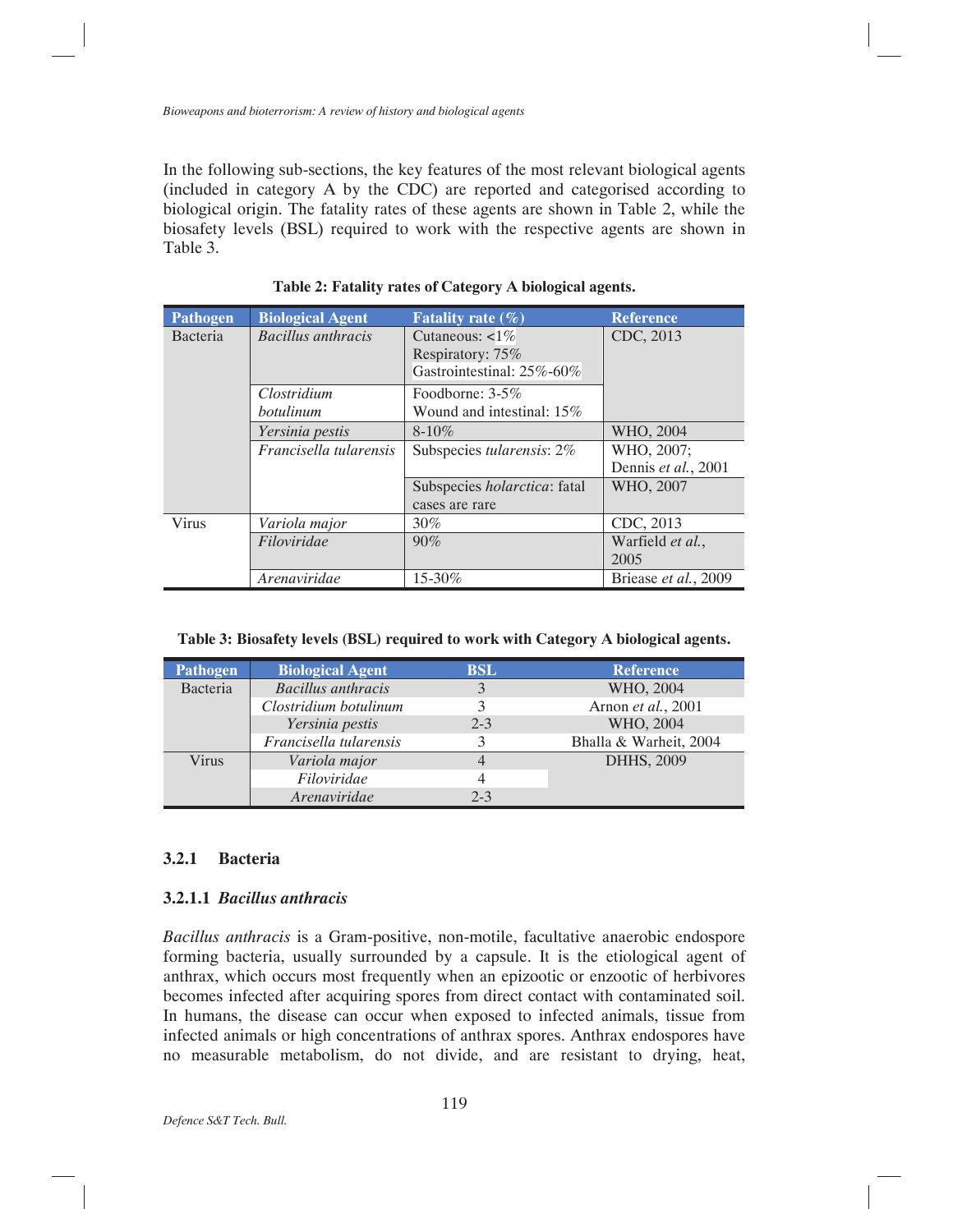ultraviolet and ionising radiation, chemical disinfectant, and other forms of stress, remaining in the environment for years (Bhalla & Warheit, 2004), with survival in soil for up 200 years being reported (Yuen, 2001).

The disease is caused by the action of a toxin produced by the vegetative bacillus, which consists of three components; protective antigen (PA), edema factor (EF) and lethal factor (LF). PA binds to cell receptors, mediating the entry of EF and LF into the cell. Another anthrax virulence factor is the D-glutamic acid polypeptide capsule of the vegetative form (WHO, 2004). Three types of anthrax infections can occur; cutaneous, inhalation and gastro intestinal. The cutaneous form is the most common and is characterised by dermal ulcers, painless, non-scarring, pruritic papule progressing to a black depressed eschar with swelling of adjacent lymph glands and oedema (WHO, 2004). Local lymphadenitis and fever can occur, but septicaemia is rare (Moquin & Moquin, 2002). Untreated cutaneous anthrax can become systemic and it is fatal in 5-20% of cases. Gastro-intestinal and inhalation forms are less common. The inhalation form starts with influenza-like symptoms that include fever, fatigue, chills, non-productive cough, vomiting, sweats, myalgia, dyspnoea, confusion, headache and chest and / or abdominal pain, followed by the development of cyanosis, shock, coma and death. The gastro-intestinal form is characterised by fever, nausea, vomiting, abdominal pain and bloody stools. Oropharyngeal infection, on the other hand, is accompanied by oedematous swelling of the neck, often followed by fever and lymphoid involvement (WHO, 2004).

There is no evidence of direct person-to-person spread (Yuen, 2001). After exposure, the incubation period is reported to range from 1 to 7 days, possibly extending up to several weeks. Some vaccines are administered to prevent the disease, such as live spore vaccines based on attenuated strains, and cell-free vaccines based on anthrax PA (WHO, 2004). Regarding therapy, there are three types of antibiotics that are effective against *B. anthracis*; ciprofloxacin, tetracyclines and penicillins (Bhalla & Warheit, 2004). For laboratory diagnosis and research, manipulations involving clinical specimens, Biosafety Level 2 (BSL-2) practices are recommended, while for manipulations involving activities with a significant aerosol production, Biosafety Level 3 (BSL-3) practices are advised (WHO, 2004).

### *3.2.1.2 Clostridium botulinum*

*Clostridium botulinum* is a spore forming and obligate anaerobe, etiological agent of botulism, which can be isolated from the soil, its natural habitat. Four species of *C. botulinum* are known, characterised by different genomes and their common botulinum toxin. In addition, seven distinct antigenic types of botulinum toxin (A-G) are defined by the absence of cross-neutralisation. The toxin is responsible for the disease and is a dichain polypeptide: a heavy chain of 100 KDa is joined by a single disulfide bond to a 50 KDa light chain, which is zinc containing endopeptidase that blocks acetylcholine-containing vesicles from fusing with the terminal membrane of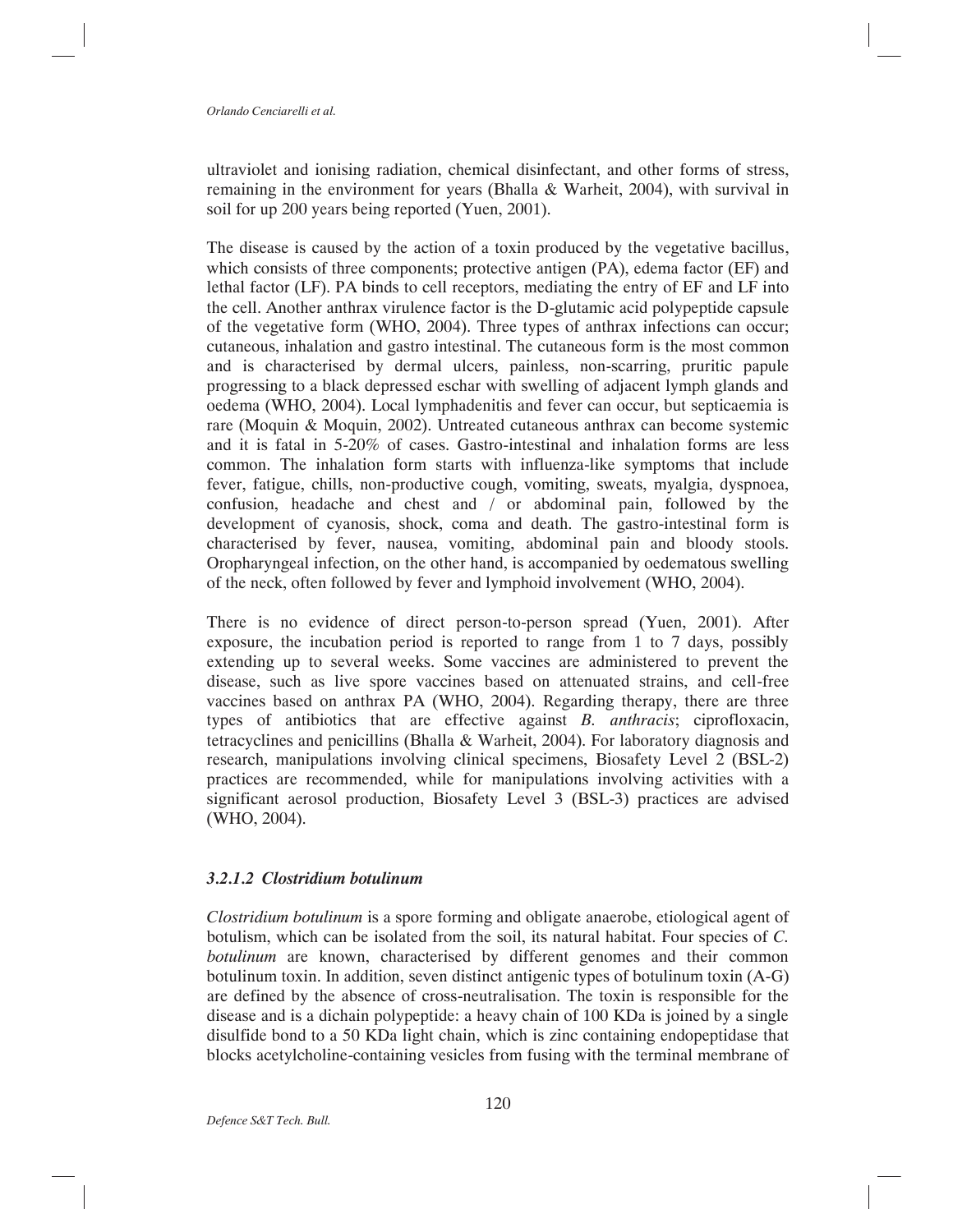the motor neuron, resulting in flaccid muscle paralysis (Arnon *et al.*, 2001). Botulinum toxin is the most lethal toxin known and all seven types act in similar ways. Death often occurs as a result of paralysis of pharyngeal and diaphragmatic muscles, followed by respiratory arrest (Bhalla & Warheit, 2004).

Three forms of human botulism exist; food-borne, wound and intestinal. All forms of botulism are caused by absorption of botulinum toxin into the circulation from a wound or mucosal surface; after infection, the incubation period depends on the rate and amount of toxin absorption: from two hours to eight days. Patients affected by botulism are febrile and present symmetric, descending flaccid paralysis with prominent bulbar palsies. Therapy consists of passive immunisation with equine antitoxin, accompanied by supportive care. Botulism can be prevented by administration of a pentavalent (ABCDE) botulinum toxoid, which a recombinant vaccine is in development. BSL-2 practices are recommended for manipulations in laboratory, while BSL-3 practices are suggested for activities with high potential for aerosol or droplet production (Arnon *et al.*, 2001).

### **3.2.1.3** *Yersinia pestis*

*Yersinia pestis* is a Gram-negative non-motile, non-spore forming coccobacillus that grows both in aerobic and anaerobic conditions. It can remain viable for days in moist soil or water, but it is killed by direct exposure to sunlight (WHO, 2004). The bacterium is the etiological agent of plague, a disease that can affect humans and animals (La Placa, 2010). Wild rodents are the pathogen carriers and transmission to other animals occurs through fleas, infected animal tissues, contaminated soil or respiratory droplet exposures. In endemic rural areas, persons who come in contact with wild rodent hosts of *Y. pestis* can be affected by the plague, which exists in two forms; bubonic and pneumonic plagues (WHO, 2004).

Bubonic plague occurs if fleas are used as carriers of disease, in which the incubation period is 2-6 days after exposure. Swelling of the lymph nodes occurs (bubones) occurs, associated with onset of fever, chills, headache, followed by nausea and vomiting. Untreated bubonic plague causes septicemia. Pneumonic plague can occur from inhaling organisms or from exposure to infected blood. Productive cough with blood-tinged sputum is a typical symptom of pneumonic plague, which can spread from person to person by coughing (La Placa, 2010).

If started soon after infection, antimicrobial therapy is effective. It consists of administration of streptomycin or gentamicin. Alternative antimicrobial substances are tetracyclines, doxycyclines, chloramphenicol, fluoroquinolones, ciprofloxacin and sulfonamides. Plague vaccine is advised only for high-risk groups, such as laboratory personnel. Vaccination with killed or live attenuated *Y. pestis* is effective against bubonic plague but not against pneumonic plague. BSL-2 practices are recommended for activities involving infective materials and cultures, while BSL-3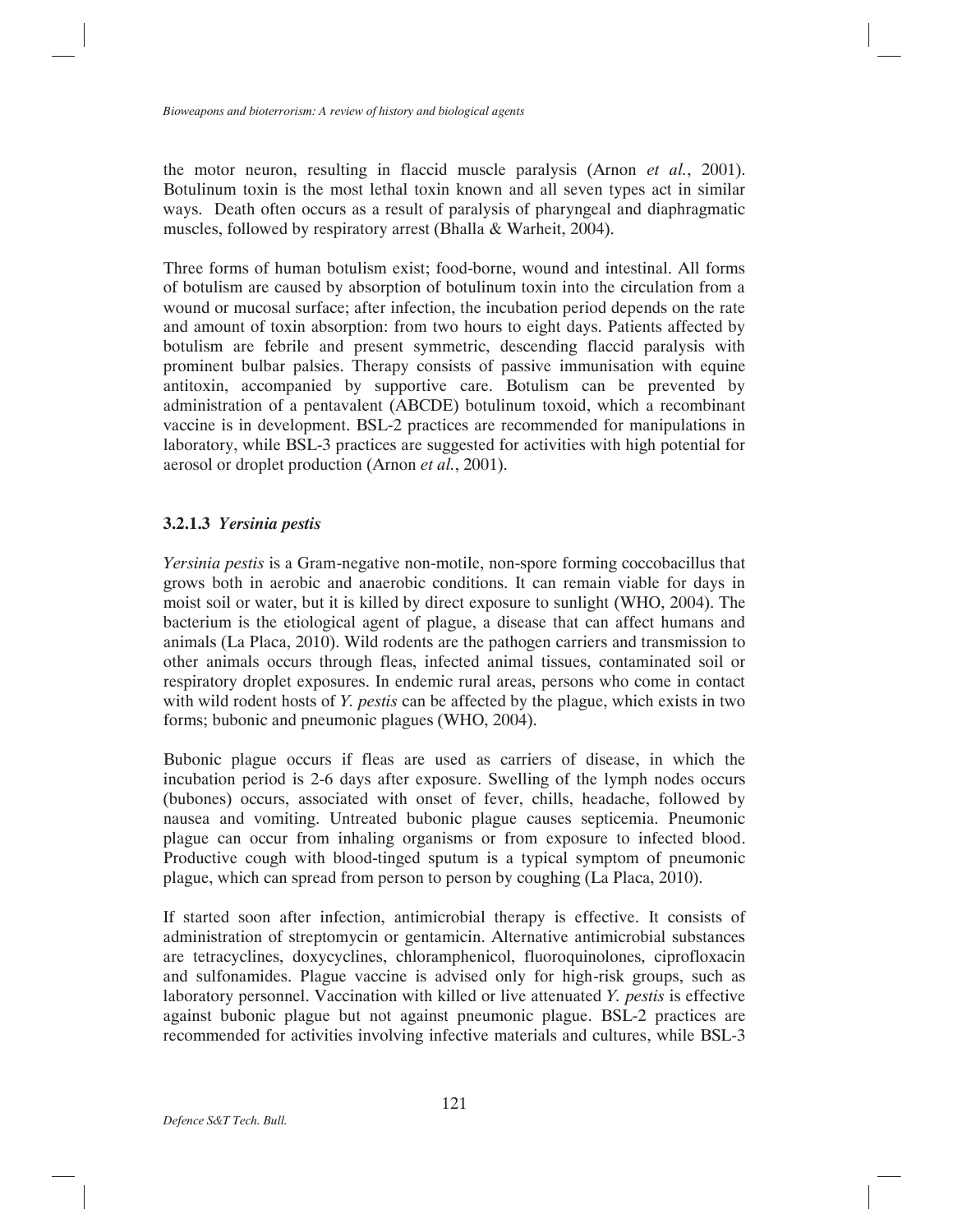may be used in the case of high production of infectious aerosol or direct contact with infected fleas (WHO, 2004).

### **3.2.1.4** *Francisella tularensis*

*Francisella tularensis* is a small, Gram-negative, non-motile, facultative intracellular, aerobic coccobacillus. It is responsible of tularemia, which is a zoonotic disease. Two bacterium sub-species exist; *F. tulariensis tulariensis* (Type A) and *F. tularensis palaearctica* (Type B). Type A is more virulent than Type B (WHO, 2004). The organism can survive for up to several weeks in soil, water, straw and soil. Many wild animals (rabbits, beavers, muskrats, hares, voles) are the pathogen carriers. Humans can be infected when bitten by arthropods, by ingestion of contaminated food and water, and inhalation of contaminated aerosols. Direct contact with infected animals is also dangerous for humans, but person-to-person transmission has not been observed (Bhalla & Warheit, 2004).

After infection, the incubation period is generally 3-5 days, but it can extend up to 14 days. Symptoms of the disease depend on the virulence of the infectious agent. Two different clinical manifestations exist; ulceroglandular (75% of cases) and typhoidal (25% of cases) tularemia. The first is characterised by indolent ulcer at the site of entry and painful swelling of local lymph glands; the expression "typhoidal tularemia" indicates systemic illness without apparent site of primary infection. Painful pharyngitis and cervical lymphadenitis are caused by infection through ingestion of contaminated food or water (Bhalla & Warheit, 2004).

Treatment consists of administration of intramuscular streptomycin. Parenteral gentamicin can be used as an alternative drug, while for pre-exposure prophylaxis, a live, attenuated vaccine is available. However, for antimicrobial prophylaxis, oral administration of doxocycline or ciprofloxacin is advised for a 14-day period following the last day of exposure. BSL-2 practices are recommended for routine manipulations of clinical specimens from human and animals, while BSL-3 practices are recommended for manipulations including risk of infectious aerosol production (Bhalla & Warheit, 2004).

### **3.2.2 Virus**

### **3.3.2.1** *Variola major and Poxviridae*

*Poxviridae* comprise a family of genetically related, large, enveloped, DNA viruses that replicate exclusively within the cytoplasm of vertebrate or invertebrate cells. Only the member of the genus *Orthopoxvirus*, which includes *smallpox*, *monkeypox*, *vaccinia*, and *cowpox* can infect humans. Of these, only smallpox is readily transmitted from person to person via saliva or nasal secretion droplets and contaminated objects (Moss, 2007).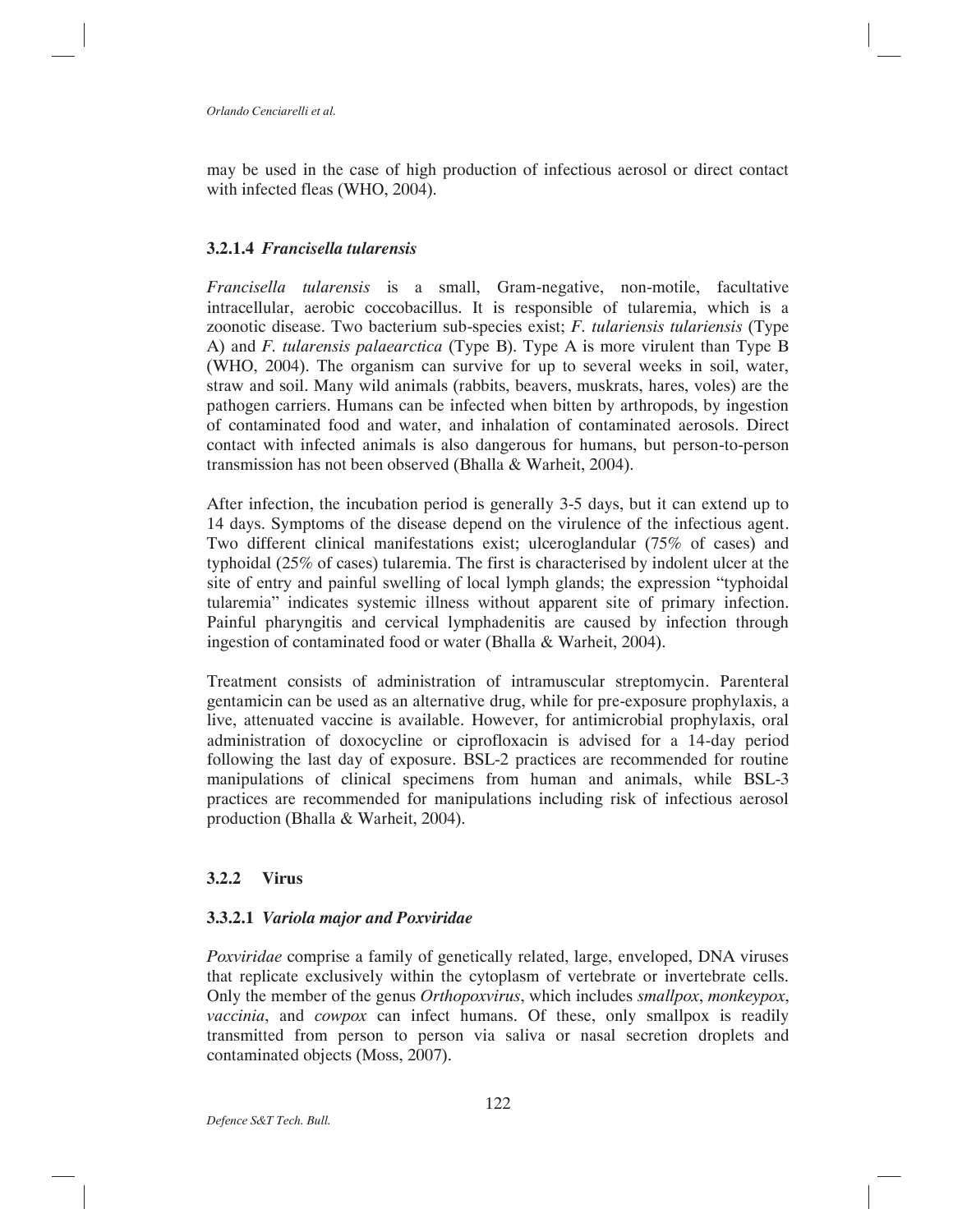The most common clinicopathologic presentation of smallpox was a systemically virulent form of the disease known as *variola major* with a case mortality rate of up to 30 to 40%. Saliva or nasal secretion droplets from infected individual are responsible of inter-human transmission. After oropharyngeal or respiratory mucosa infection, and the asymptomatic, non-infectiuous period of incubation (7-17 days), many patients present high fever and the malaise of prodromal illness. Maculopapular rashes then appears on the mucosa of the mouth and pharynx, face, and forearms, and spreads to the trunk and legs. This is the most contagious stage because of the high viral titers present in the oropharyngeal tissues. Within 1-2 days, that rash becomes vesicular and later pustular. Scabs subsequently develop that, if the person survives, leave pitted scars called pocks from which the word pox has been derived (Knipe *et al.*, 2001).

A more severe but much less common manifestation of *variola major*, known as malignant or hemorrhagic smallpox, is associated with a near 100% case fatality rate. Humans are the only known hosts of the virus, facilitating the global *Variola* eradication, by the World Health Organization (WHO) in 1980 after a successful global vaccination campaign, which was subsequently discontinued (Fenner *et al.*, 2007). The cessation of vaccination not only exposed populations to the risk of a bioterrorist attacks, but also increasing prevalence of zoonotic *poxvirus* such as *monkeypox* (Rimoin *et al.*, 2010).

Currently, there are no available treatments for smallpox infection and the therapy involves supportive care as antipyretic and anti-inflammatory treatments to relieve pain and fever. Antibiotics are prescribed for eventual bacterial super-infections (Knipe *et al.*, 2001; Bhalla & Warheit, 2004). All experiments using live variola virus are to be done within WHO approved Biosafety Level 4 (BSL-4) laboratories; one is at the CDC in Atlanta, U.S., while the other one is at the State Research Center of Virology and Biotechnology in Koltsovo, Russia (DHHS, 2009).

# **3.3.2.2** *Filoviridae.*

The *Filoviridae* family (from the Latin term *filum,* referring to shape of the virion), consists of enveloped, negative-stranded, RNA viruses that cause severe zoonotic hemorrhagic fever in humans and non-human primates. The family includes two distinct genera; *Marburgvirus* and *Ebolavirus.* The genus *Marburgvirus* includes a single species, *Marburg marburgvirus*, which has two members, Marburg (MARV) and Ravn (RAVV) viruses. The genus *Ebolavirus* includes five species, each of which has a single member; *Zaire ebolavirus* (EBOV), *Sudan ebolavirus* (SUDV), *Taï Forest ebolavirus* (TAFV), *Bundibugyo ebolavirus* (BDBV) and *Reston ebolavirus* (RESTV) (Adams & Carstens, 2012).

The natural carrier hosts of these viruses have not yet been identified. However, Ebola virus RNA has been detected in terrestrial mammals in Central Africa. Evidence is emerging that African, Asian and possibly also European bats are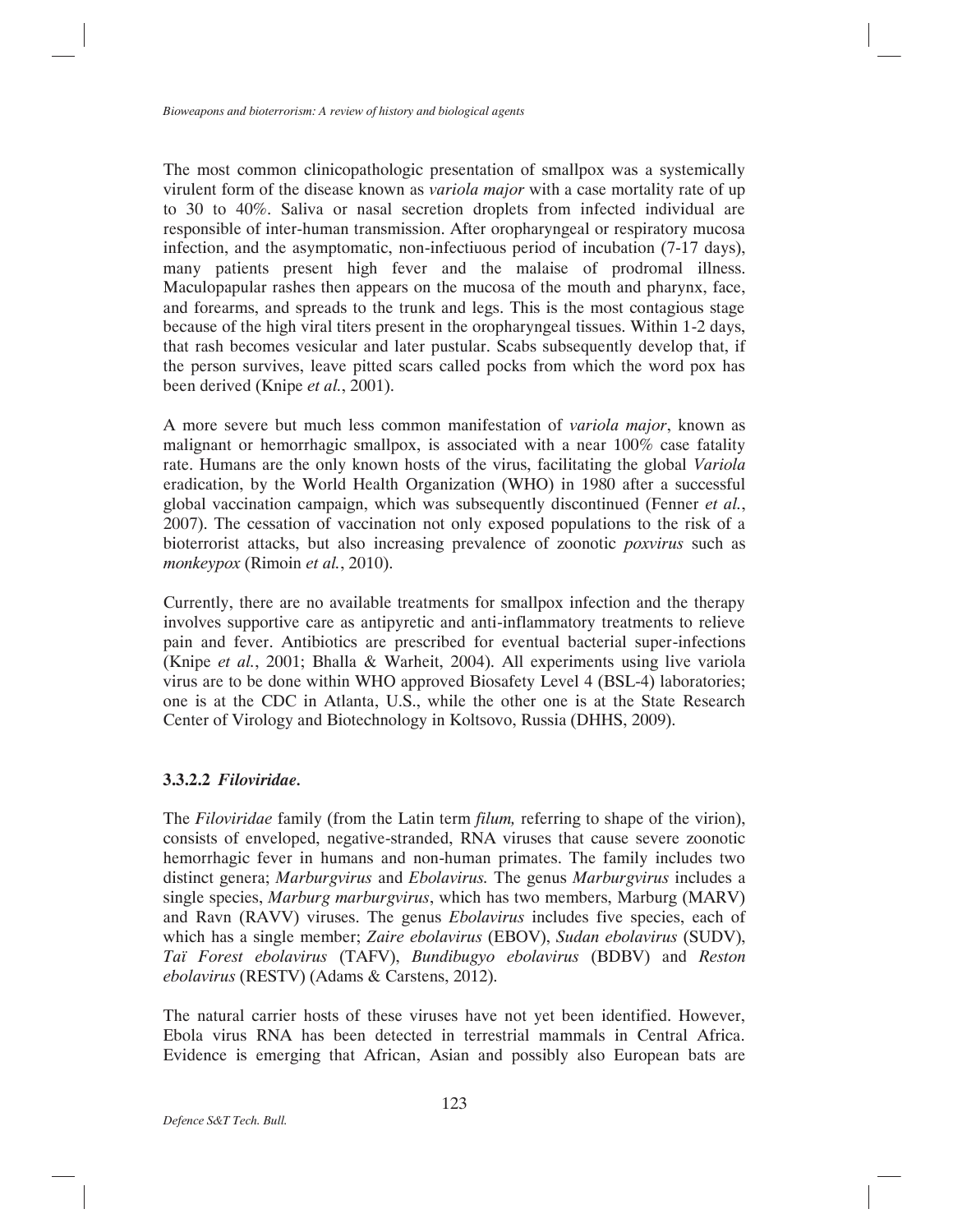natural carries of filoviruses and these animals could transmit the virus directly to humans or via intermediate hosts, including gorillas and swine. Following transmission to humans, spread of the virus between individuals is the result of direct contact with blood or other body fluids from infected patients. Filoviruses exhibit different virulence in humans; EBOV and MARV infection is associated with case-fatality rates of up to 90% while RESTV seems to be apathogenic (Sanchez *et al.*, 2007; Kuhn *et al.*, 2011).

In infected individuals, after the incubation period, ranging from 2 to 21 days, the onset of illness begins with generic flu-like symptoms characterised by high fever, severe headache and malaise followed by gastrointestinal symptoms including abdominal pain, severe nausea, vomiting and watery diarrhea.

The majority of patients also present clear hemorrhagic manifestations, such as ecchymoses, mucosal bleeding and hematemesis. Fatalities typically occur 8–16 days following the onset of symptoms, with death usually caused by severe diffuse coagulopathy, multiorgan failure, shock and coma (Brauburger *et al.*, 2012). There is no a specific therapy against filoviral infections and supportive care is provided to limit the symptoms (Clark *et al.*, 2012). Due to the lack of approved therapeutics or vaccines along with the high lethality and infectivity, work with *Filoviridae* is restricted to high-containment BSL-4 laboratories (DHHS, 2009).

### **3.2.2.3** *Arenaviridae*

*Arenaviridae* family consists of enveloped, negative-stranded, bi-partite RNA viruses that cause chronic infections in rodents (animals) and zoonotically acquired disease in humans (Salvato *et al.*, 2011)*.* The genus *Arenavirus* includes 22 viral species which, based on genetic and geographical data are divided into two groups; Old World (OW) and New World (NW) complexes. The OW complex includes the world-wide distributed Lymphocytic choriomeningitis virus (LCMV), which causes acute aseptic meningocephalitis in humans, and other viruses endemic to the African continent, including Lassa (LASV) and Lujo (LUJV) viruses, which cause hemorrhagic fever (HF). The larger group of NW arenavirus is further divided into three clades; A, B and C. Clade B is the more relevant in term of human pathology, since it contains most of HF-causing arenaviruses in South America (Charrel & de Lamballerie, 2003).

Virus transmission occurs usually through human contact with excretions or materials contaminated with the excretions of an infected rodent, while secondary person-to-person transmission can occur with some arenaviruses, such as Lassa, Machupo and Lujo viruses **(**Weber & Rutala, 2001). After 1-2 weeks of incubation period, HF infection produces a wide range of symptoms and pathology, including headache, cough and sore throat, nausea, vomiting, and diarrhea. Several complications can arise, including pleural effusions, neurological complications, facial edema and bleeding from mucosal surface. Advanced stages of disease are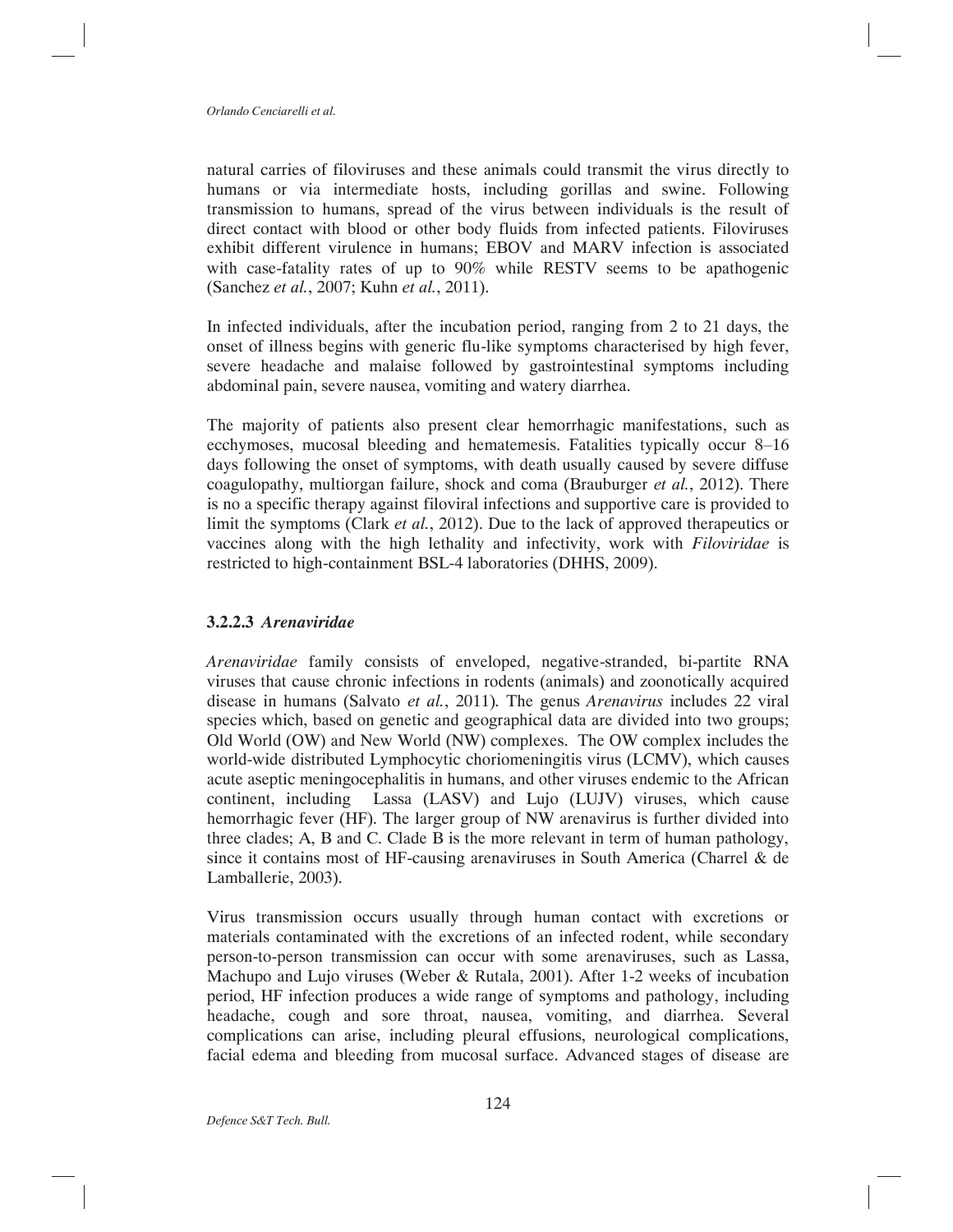often associated with shock and death (Schattner *et al*., 2013)*.* No licensed vaccines, prophylactic or therapeutic treatments are available against arenavirus infection. Currently, therapy consists of ribavirin administration, accompanied by supportive care (Vela, 2012). BSL-4 containment is required for all pathogenic hemorrhagic fever-causing arenaviruses while BSL-2 / 3 laboratory environment is advised for handling of other arenaviruses (DHHS, 2009).

# **4. CONCLUSION**

The use of biological agents as bioweapons has its roots in ancient times, when the concepts of bacteria, toxin or virus were not known yet. Over 2,000 years ago, rudimentary techniques of biological warfare resolved the first disputes among people. Hand by hand with the evolution of modern science (especially in the  $18<sup>th</sup>$ century), the possibility of using biological agents as bioweapons has been refined. In the last few decades, the development of innovative biotechnology techniques has provided the knowledge to create more aggressive bioweapons. These new organisms cause great concern, because they can produce devastating and completely unexpected effects, of the same level or even higher than the most dangerous wild type biological agents.

Although international conventions prohibit the use of biological agents for offensive purposes, it is known that many terrorist groups continue their research about the possible use of biological agents as bioweapons. The concerns related to biological agents are aroused, as well as the effects in terms of victims, both from the objective difficulties in the detection of a potential attack. A release of biological agents is difficult to detect with current technology, especially when it comes to a stand-off revelation compared to point detection. Biological agents have a unique feature when compared to other non-conventional weapons (chemical or radiological); with the exception of toxins, they are able to multiply in the host and in turn be transmitted to other individuals. Hence, immediate identification of a biological attack is essential, in order to take appropriate containment measures to contain further dissemination. Therefore, there is a clear need to develop new technologies to detect biological agents from long-range, in order to take immediate action in the event of both intentional and unintentional biological agents releases.

### **ACKNOWLEDGMENT**

The authors are very grateful to Dr. Luca Parca, PhD (EMBL, Heidelberg, Germany), Dr. Luca Persichetti, PhD (ETH, Zurich, Switzerland) and Dr. Matteo Vietri Rudan (UCL, London, United Kingdom) for their help in obtaining of bibliographic material and to Adriana Savastano for the critical reviewing of the paper.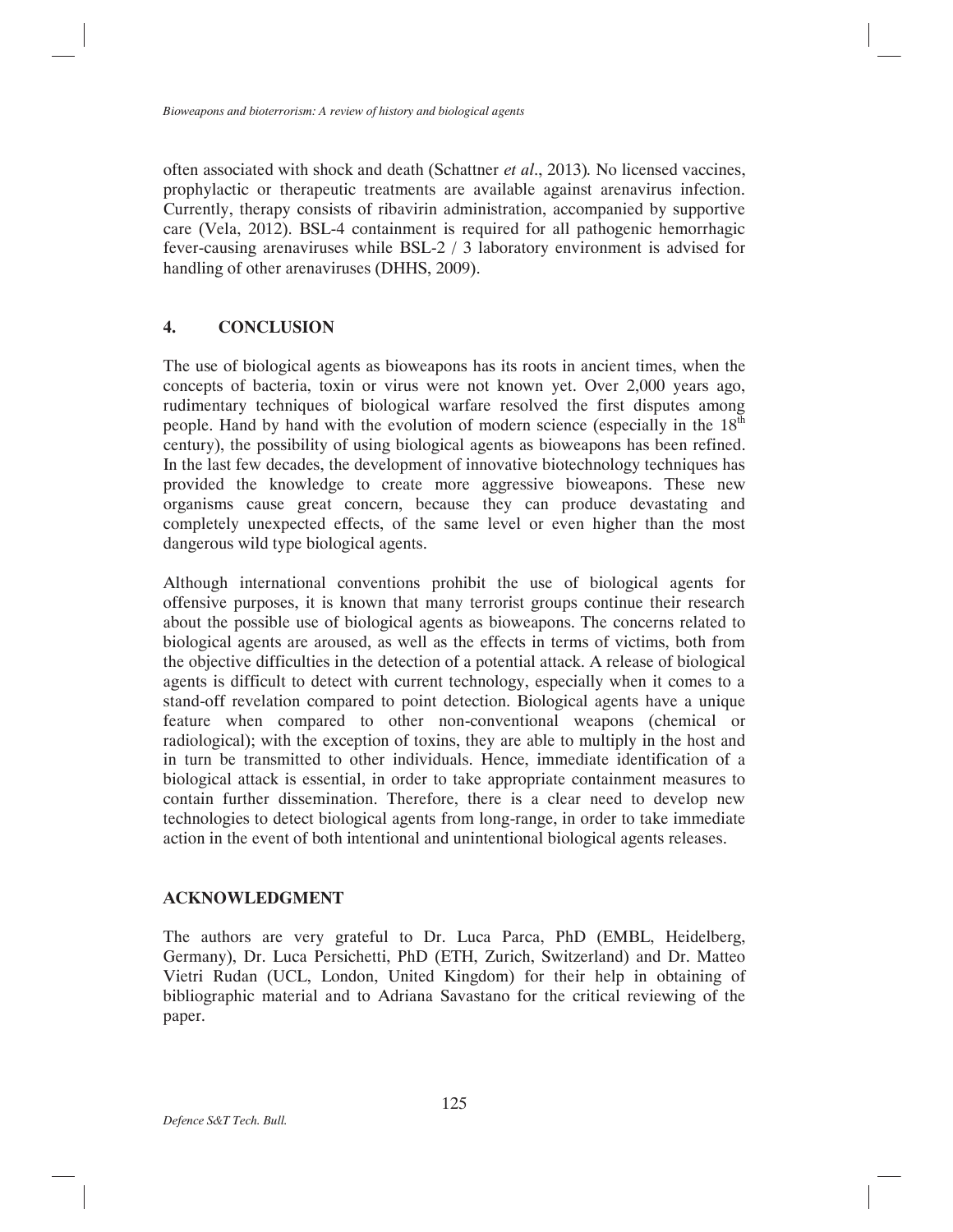### **REFERENCES**

Acheson, N.H. (2011). *Fundamentals of Molecular Virology.* Wiley, New York.

- Adams, M..J. & Carstens, E.B. (2012). Ratification vote on taxonomic proposals to the International Committee on Taxonomy of Viruses. *Arch. Virol.* **157**:1411–1422.
- Aldhous P. (1990). Biological warfare: Gruinard Island handed back. *Nature,*  **344**:801.
- Arnon, S.S., Schechter, R., Inglesby, T.V., Henderson, D.A., Bartlett, J.G., Ascher, M.S., Eitzen, E., Fine, A.D., Hauer, J., Layton, M., Lillibridge, S., Osterholm, M.T., O'Toole, T., Parker, G., Perl, T.M., Russell, P.K., Swerdlow, D.L. & Tonat, K. (2001). Botulinum toxin as a biological weapon: medical and public health management. *JAMA*, **285**:1059-1070.
- Bente, D., Gren, J., Strong, J.E. & Feldmann, H. (2009). Disease modeling for Ebola and Marburg viruses. *Dis. Model. Mech.* **2**:12-17.
- Bhalla, D.K. & Warheit, D.B. (2004). Biological agents with potential for misuse: a historical perspective and defensive measures. *Toxicol Appl Pharmacol.,* **199**:71-84.
- Bhalla, D.K. & Warheith, D.B. (2004). Biological agents with potential for misuse: ahistorical perspective and defense measures. *Toxicol. Appl. Pharm.,* **199**:71-84.
- Brauburger, K., Hume, A.J., Mühlberger, E. & Olejnik, J. (2012). Forty-five years of Marburg virus research. *Viruses*, **4**:1878-1927.
- Buchmeier, M.J., de la Torre J.-C. & Peters C.J. (2007). Arenaviridae: The Viruses and Their Replication. *In:* Knipe D.M. and Howley P.M. (Eds.), *Fields Virology*. Lippincott Williams & Wilkins, Philadelphia, PA, USA, pp. 1791–1827.
- Briese, T., Paweska, J.T., McMullan, L.K., Hutchison, S.K., Street, C., Palacios, G., Khristova, M.L., Weyer, J., Swanepoel, R., Egholm, M., Nichol, S.T. & Lipkin, W.I. (2009). Genetic detection and characterization of Lujo virus, a new hemorrhagic fever-associated arenavirus from southern Africa. *PLoS Pathog.* **5**: e1000455.
- Burri, D.J., da Palma, J.R., Kunz, S. & Pasquato A. (2012). Envelope glycoprotein of arenaviruses. *Viruses*, **17**: 2162-2181.
- Centers for Diseases Control and Prevention (CDC). *Bioterrorism Agents / Diseases*. Available online at: http://www.bt.cdc.gov/agent/agentlist-category.asp (Last access date: 8 September 2013).
- Charrel, R.N. & de Lamballerie, X. (2003). Arenaviruses other than Lassa virus. *Antiviral Res.*, **57**: 89-100.
- Christopher, G.W., Cieslak, T.J., Pavlin J.A. & Eitzen, E.M. (1997). Biological warfare: a historical perspective. *JAMA*, **278**: 412-417.
- Clark, D.V., Jahrling, P.B. & Lawler, J.V. (2012). Clinical management of filovirusinfected patients. *Viruses*, **4**:1668-1686.
- Clarke, R. (1968). *The Silent Weapons*. David McKay Co. New York.
- Cronin, A.K. (2004). Terrorist motivations for chemical and biological weapons use: Placing the threat in context. *Defense Secur. Anal.*, **20**:313-320.

*Defence S&T Tech. Bull.*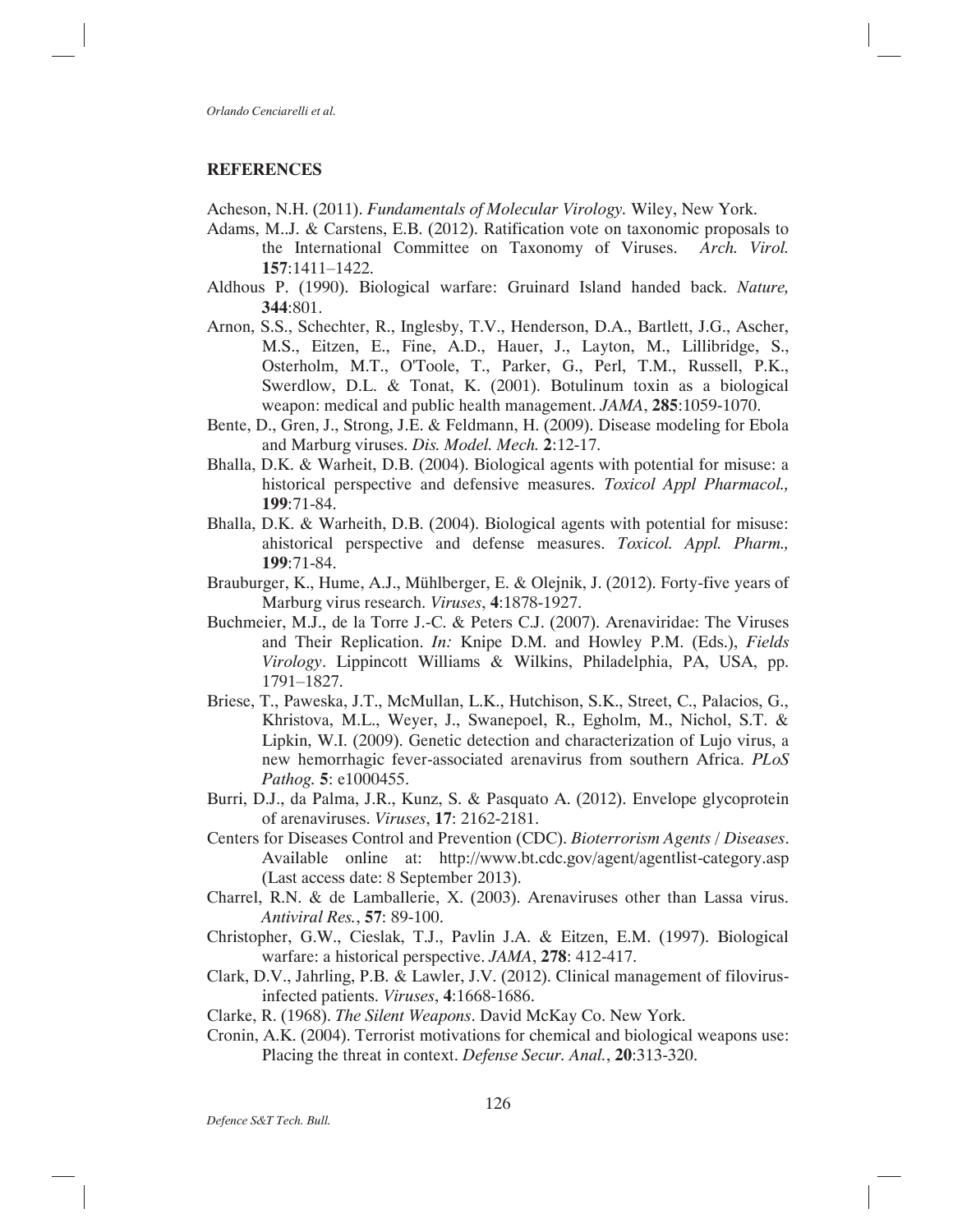- DaSilva, E. (1999). Biological warfare, bioterrorism, biodefence and toxin weapons convention. *EJB*, **2**:99-129.
- Davis, C.J. (1999). Nuclear blindness: An overview of the biological weapons programs of the former Soviet Union and Iraq. *Emerg. Infect. Dis.,* **5**: 509- 512.
- Dembek, Z.F. (2006). The history and threat of biological weapons and bioterrorism. *In* McIsaac J.H. (ed.), *Hospital Preparation for Bioterror: A Medical and Biomedical Systems Approach.* Elsevier, London.
- Dennis, D.T., Inglesby, T.V., Henderson, D.A., Bartlett, J.G., Ascher, M.S., Eitzen, E., Fine, A.D., Friedlander, A.M., Hauer, J., Layton, M., Lillibridge, S.R., McDade, J.E., Osterholm, M.T., O'Toole, T., Parker, G., Perl, T.M., Russell, P.K. & Tonat, K. (2001). Tularemia as a biological weapon – Medical and public health management. *JAMA*, **285**: 2763–2773.
- Department of Health and Human Services (DHHS) (2009). *Biosafety in Microbiological and Biomedical Laboratories, 5th ed.* U.S. Department of Health and Human Services (DHHS), Washington, D.C.
- Department of Health and Human Services (DHHS) (2010). *Ebola Hemorrhagic Fever Information Packet.* U.S. Department of Health and Human Services (DHHS), Washington, D.C.
- Eitzen, E.M. (1997). Use of biological weapons. *In* Zajtchuk, R. & Bellamy, R.F. (Eds.), *Textbook of Military Medicine: Medical Aspects of Chemical and Biological Warfare*. Office of the Surgeon General. U.S. Department of the Army, Washington. D.C., pp. 437-450.
- Fenner, F., Henderson, D.A., Jezek, A. & Ladnyi, I.D. (2007) *Smallpox and Its Eradication.* World Health Organization (WHO), Geneva, Switzerland.
- Harris, S. (2002). *Factories of Death: Japanese Biological Warfare, 1932-1945, and the American Cover-Up*. Routledge, London.
- Hugh-Hones, M. (1992). Wickham Steed and German biological warfare research. *Intell. Nat. Secur.,* **7**:379-402.
- Knipe, D.M., Howley, P.M., Esposito, J.J. & Fenner, F. (2001). Poxviruses. *In:* Knipe D.M. and Howley P.M. (Eds.), *Fields Virology*. Lippincott Williams & Wilkins, Philadelphia, PA, USA, pp. 2885–2921*.*
- Kortepeter, M.G. & Parker, G.W. (1999). Potential biological weapons threats. *Emerg. Infect. Dis.* **5**:523– 527.
- Kuhn J.H., Dodd, L.E., Wahl-Jensen, V., Radoshitzky, S.R., Bavari, S. & Jahrling, P.B. (2011). Evaluation of perceived threat differences posed by filovirus variants. *Biosecur. Bioterror.* **9**:361–371.
- La Placa, M. (2010). *Principles of Medical Microbiology*. Esculapio, Lahore.
- Leitenberg, M. (2001). Biological weapons in twentieth century: A review and analysis. *Crit. Rev. Microbiol.*, **27**: 267-320.
- Manchee, R.J., Broster, M.G., Melling, J., Henstridge, R.M. & Stagg A.J. (1981). Bacillus anthracis on Gruinard Island. *Nature,* **294**:254-255.
- McCarthy, M. (2001). Anthrax attack in the USA. *Lancet Infect. Dis.* **1**:288-289.
- Moquin, R.R. & Moquin, M.E. (2002). Weapons of mass destruction: biological. *Neurosurg. Focus*, **12**: E2.

*Defence S&T Tech. Bull.*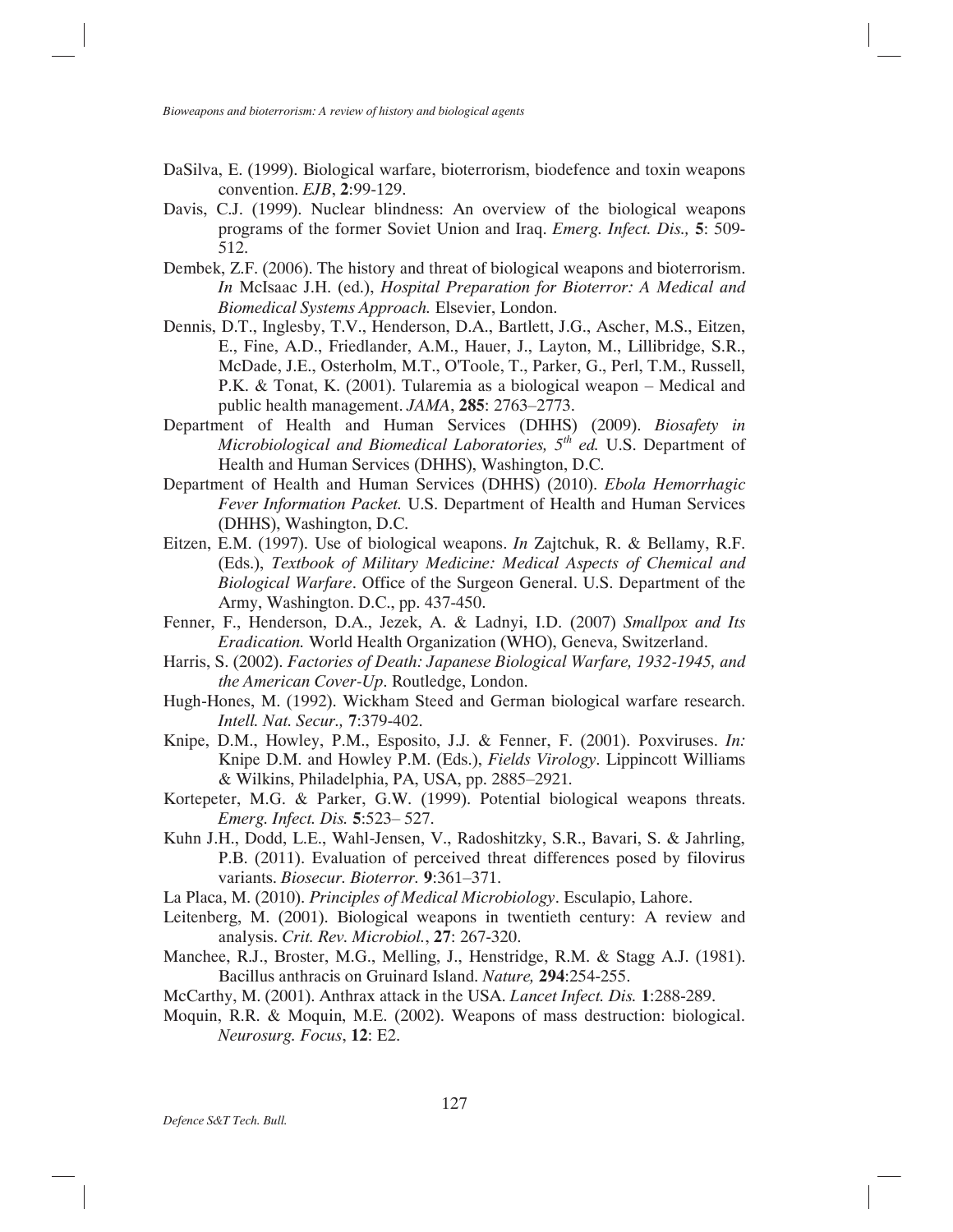- Moss, B. (2007). Poxviridae: The viruses and their replication. *In:* Knipe D.M. and Howley P.M. (Eds.), *Fields Virology*. Lippincott Williams & Wilkins, Philadelphia, Pennsylvania, pp. 2905–2946.
- Newark, T. (1988). *Medieval Warfare*. Bloomsbury Bools, London.
- North Atlantic Treaty Organization (NATO) (1996). *NATO Handbook on the Medical Aspects of NBC Defensive Operations AMedP-6(B*). *Part II - Biological*. U.S. Department of the Army, Washington DC.
- Olson, K.B. (1999). Aum Shinrikyo: Once and future threat? *Emerg. Infect. Dis.*, **5**: 513-516.
- Poupard, J.A. & Miller, L.A. (1992). History of biological warfare: Catapults to capsomers. *Ann. N. Y. Aca. Sci.*, **666**: 9-20.
- World Health Organization (WHO) (2004). Public Health Response to Biological and Chemical Weapons. World Health Organization (WHO), Geneva.
- Rimoin, A.W., Mulembakani, P.M., Johnston, S.C., Lloyd Smith, J.O., Kisalu, N.K., Kinkela, T.L., Blumberg, S., Thomassen, H.A., Pike, B.L., Fair, J.N., Wolfe, N.D., Shongo, R.L., Graham, B.S., Formenty, P., Okitolonda, E., Hensley, L.E., Meyer, H., Wright, L.L. and Muyembe, J.J. (2010). Major increase in human monkeypox incidence 30 years after smallpox vaccination campaigns cease in the Democratic Republic of Congo. *Proc Natl Acad Sci USA,* **107**:16262–16267.
- Salvato, M.S., Clegg, J.C.S., Buchmeier, M.J., Charrel, R.N., Gonzalez, J.P., Lukashevich, I.S., Peters, C.J. & Romanowski, V. (2011). Arenaviridae. *In* King, A.M.Q., Adams, M.J., Carstens, E.B., and Lefkowitz, E.J. (Eds). *Virus Taxonomy Classification and Nomenclature of Viruses: Ninth Report of the International Committee on Taxonomy of Viruses.* Elsevier-Academic Press, Oxford, pp. 715–724.
- Sanchez, A., Geisbert, T.W. & Feldmann, H. (2007). Filoviridae: Marburg and Ebola Viruses. *In* Knipe D.M. and Howley P.M. (Eds.), *Fields Virology*. Lippincott Williams & Wilkins, Philadelphia, Pennsylvania, pp. 1409–48.
- Schattner, M., Rivadeneyra, L., Pozner, R.G. & Gómez, R.M. (2013). Pathogenic mechanisms involved in the hematological alterations of arenavirus-induced hemorrhagic fevers. *Viruses*, **5**:340-351.
- Sokolski, H.D. & James M. Ludes. (2001). *Twenty-First Century Weapons Proliferation*. Routledge, London.
- Stochkholm International Peace Research Institute (SIPRI) (1971a). *The Problem of Chemical and Biological Warfare, Vol. 1: The Rise of CB Weapons*. Humanity Press. New York.
- Stochkholm International Peace Research Institute (SIPRI) (1971b). *The Problem of Chemical and Biological Warfare, Vol. 2: Technical Aspects of Early Warning and Verification*. Humanity Press. New York.
- Stochkholm International Peace Research Institute (SIPRI) (1973). *The Problem of Chemical and Biological Warfare, Vol. 3: CBW and the Law of War*. Humanity Press. New York.
- Török, T.J., Tauxe, R.V., Wise, R.P., Livengood, J.R., Sokolow, R., Mauvais, S., Birkness, K.A., Skeels, M.R., Horan J.M. & Foster L.R. (1997). A large